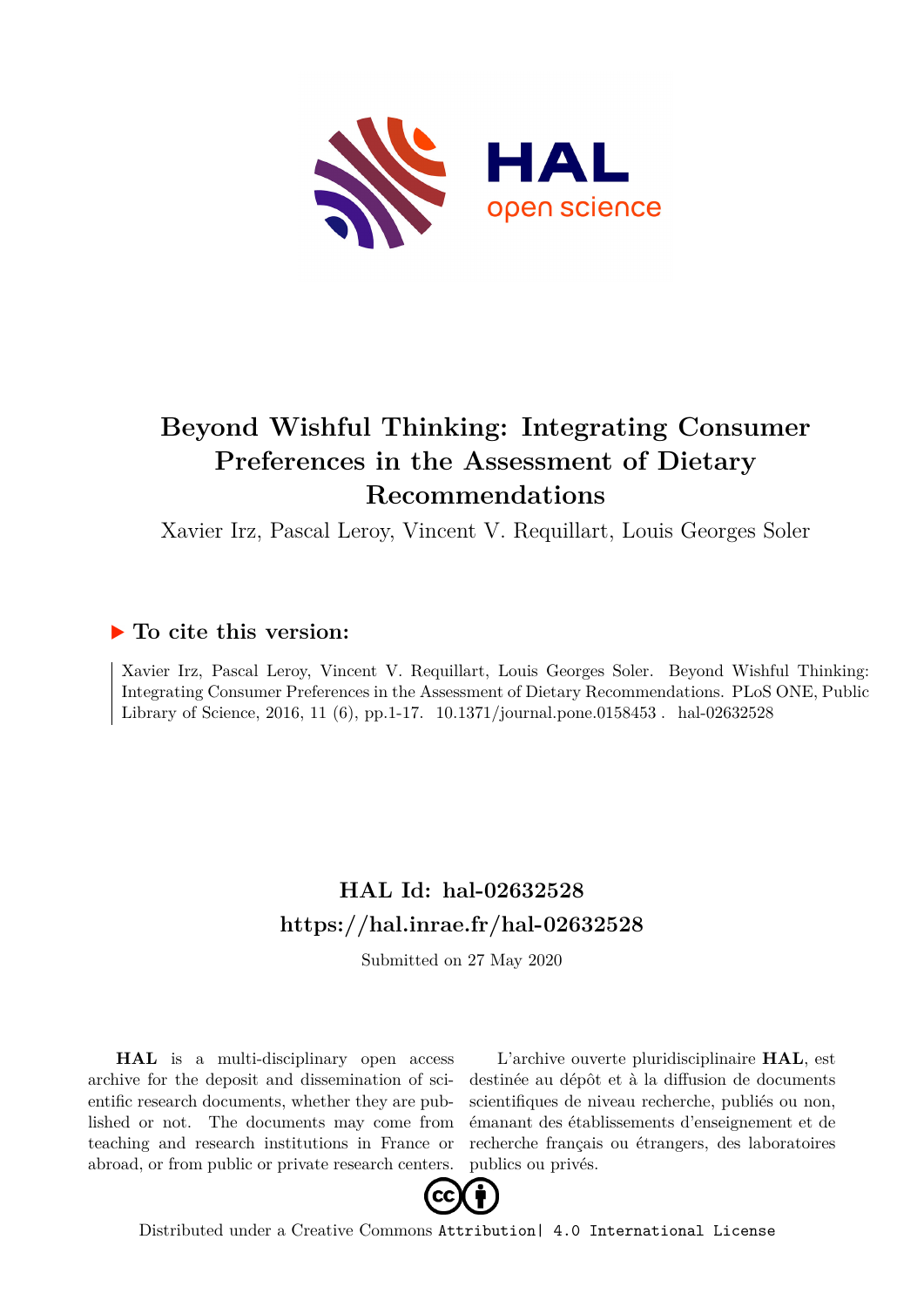

## **G** OPEN ACCESS

Citation: Irz X, Leroy P, Réquillart V, Soler L-G (2016) Beyond Wishful Thinking: Integrating Consumer Preferences in the Assessment of Dietary Recommendations. PLoS ONE 11(6): e0158453. doi:10.1371/journal.pone.0158453

Editor: Pratibha V. Nerurkar, College of Tropical Agriculture and Human Resources, University of Hawaii, UNITED STATES

Received: November 18, 2015

Accepted: June 16, 2016

Published: June 30, 2016

Copyright: © 2016 Irz et al. This is an open access article distributed under the terms of the [Creative](http://creativecommons.org/licenses/by/4.0/) [Commons Attribution License](http://creativecommons.org/licenses/by/4.0/), which permits unrestricted use, distribution, and reproduction in any medium, provided the original author and source are credited.

Data Availability Statement: The food intake data INCA2 are freely available from the open data platform of the French government: ([https://www.data.](https://www.data.gouv.fr/fr/datasets/donnees-de-consommations-et-habitudes-alimentaires-de-letude-inca-2-3/) [gouv.fr/fr/datasets/donnees-de-consommations-et](https://www.data.gouv.fr/fr/datasets/donnees-de-consommations-et-habitudes-alimentaires-de-letude-inca-2-3/)[habitudes-alimentaires-de-letude-inca-2-3/\)](https://www.data.gouv.fr/fr/datasets/donnees-de-consommations-et-habitudes-alimentaires-de-letude-inca-2-3/). The food consumption data are owned by a third-party and can be purchased from: Kantar Worldpanel France (postal address: 2 rue Francis Pédron, BP 3, 78241 Chambourcy Cedex, France; phone: +33 (0)1 30 74 80 80; website: [www.kantarworldpanel.com](http://www.kantarworldpanel.com)).

Funding: This research was partially funded by projects ANR-ALID-OCAD, FOODPOL-DIDIT, and RESEARCH ARTICLE

# Beyond Wishful Thinking: Integrating Consumer Preferences in the Assessment of Dietary Recommendations

#### Xavier Irz<sup>1©</sup> \*, Pascal Leroy<sup>2©</sup>, Vincent Réquillart<sup>3©</sup>, Louis-Georges Soler<sup>2©</sup>

1 Natural Resources Institute Finland (Luke), Economics & Society Research Unit, Helsinki, Finland,

2 Institut National de la Recherche Agronomique, INRA-ALISS, UR 1303, Ivry-sur-Seine, France,

3 Toulouse School of Economics, Université Toulouse Capitole (INRA), Toulouse, France

☯ These authors contributed equally to this work.

\* xavier.irz@luke.fi

## Abstract

Convenience, taste, and prices are the main determinants of food choices. Complying with dietary recommendations therefore imposes a "taste cost" on consumers, potentially hindering adoption of those recommendations. The study presents and applies a new methodology, based on economic theory, to quantify this taste cost and assess the health and welfare effects of different dietary recommendations. Then, by comparison of those effects, we identify socially desirable recommendations that are most compatible with consumer preferences (i.e., that best balance health benefits against"taste cost") and should be prioritized for promotion. The methodology proceeds in three-steps: first, an economic-behavioral model simulates how whole diets would change if consumers complied with dietary recommendations; second, an epidemiological model estimates the number of deaths avoided (DA) due to the dietary change; third, an efficiency analysis weighs the health benefits against the taste and policy costs of each recommendation. The empirical model is calibrated using French data. We find that recommendations to reduce consumption of red meat and soft-drinks, or raise consumption of milk products and fish/seafood impose relatively moderate taste costs. By comparison, recommendations related to F&V consumption and, to a lesser extent, butter/cream/cheese, snacks, and all meats impose larger taste costs on consumers. The F&V recommendation is the costliest for consumers to comply with, but it also reduces diet-related mortality the most, so that a large budget could be allocated to promoting F&V consumption while keeping this policy cost-beneficial. We conclude that promotion of most dietary recommendations improves social welfare. Our framework complements the programming models available in nutrition and public health: those models are best used to identify dietary targets, following which our framework identifies costbeneficial ways of moving towards those targets.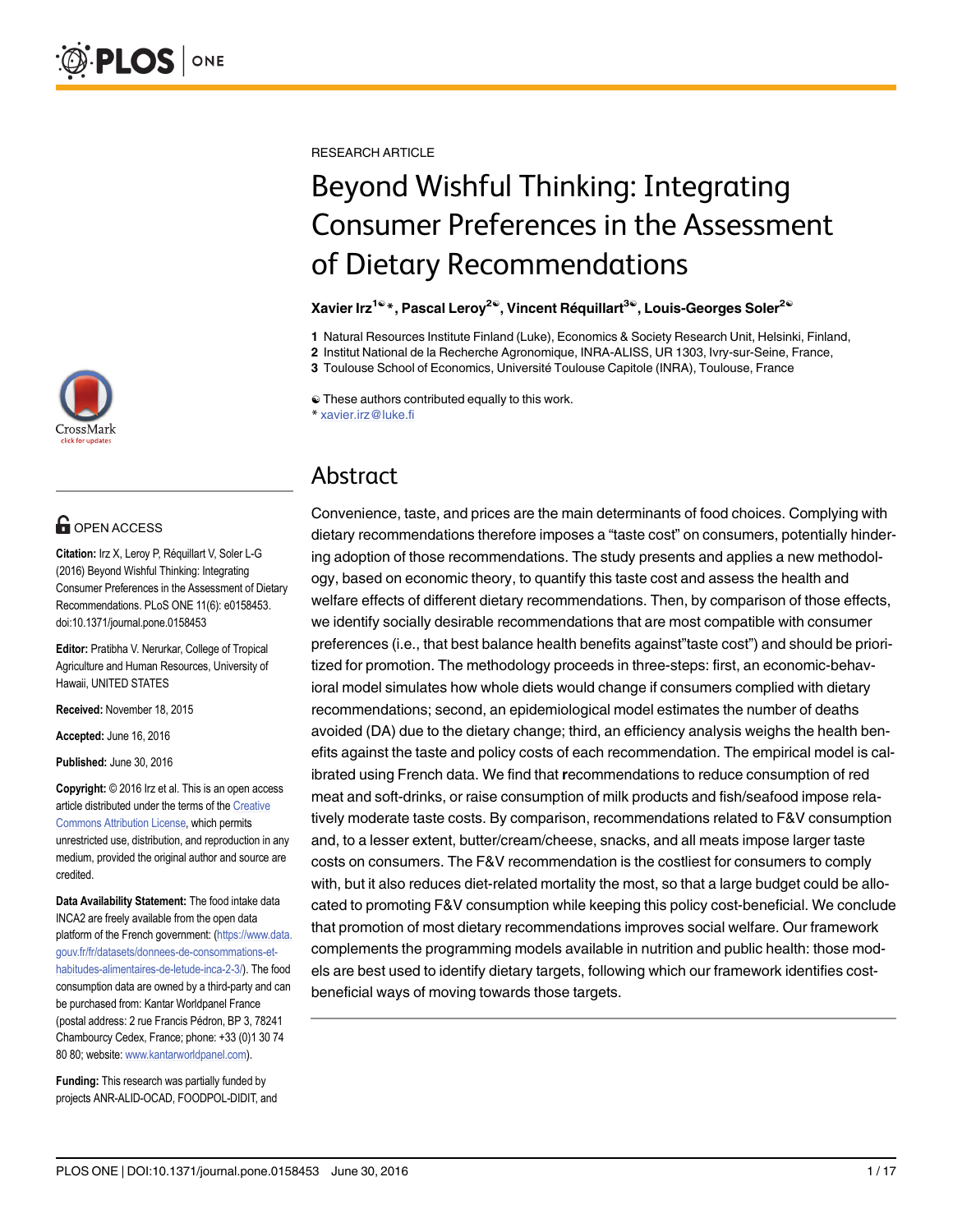

EraNet SUSDIET (Foundation Daniel and Nina Carasso) in France, projects Vastuufoorumi and EraNet SUSDIET (MAKERA fund) in Finland, as well as EU Horizon 2020 Programme under Grant Agreement n° 633692 (SUSFANS). The funders had no role in study design, data collection and analysis, decision to publish, or preparation of the manuscript.

Competing Interests: The authors have declared that no competing interests exist.

#### Introduction

Diet modeling has been widely used in the last decades to assess nutritional recommendations and dietary guidelines. Mainly based on Linear Programming (LP), those models aim at characterizing optimal diets optimizing an objective function (e.g., minimizing diet cost) subject to a set of constraints (e.g., nutritional requirements). The main rationale for the use of such models is that they help solve complex problems that arise because individuals need nutrients but eat foods, and, as nutrients are not evenly distributed in foods, there exists a large variety of possible dietary patterns compatible with a given set of nutritional requirements [1].

LP models have been used for different purposes in nutrition and public health  $[1]$ : assessment of the difficulty of complying with and compatibility of various nutrient- and food-based recommendations [2–5]; characterization of least-cost diets meeting a list of nutritional requirements  $[6]$ ; translation of nutrient recommendations into food plans  $[7]$ .

An important drawback of LP models, however, is that they may produce unrealistic diets as they fail to capture consumers' preferences [8]. Hence, Henson [6] for the UK and Conforti and D'Amicis [9] for Italy found that it was possible to compose healthy diets which cost only 20 to 30% of observed cost and were composed of a very small number of food items. These results imply that food choices are not driven solely, or even mainly, by the satisfaction of nutritional needs  $[10,11]$  but that many other considerations come into play. Thus, models based only on nutritional aspects may produce diets that are incompatible with consumer preferences, which obviously cover many other characteristics of food products and diets.

These problems have been recognized in the research literature and partially addressed through the addition of palatability and social acceptability constraints. A real progress has been to consider, as a starting point of the analysis, the self-selected diets observed in representative samples of the population, and use objective functions such as the minimization of departure from those currently observed dietary patterns [12–16]. This approach relies on the idea that observed food choices reveal consumer preferences and the underlying trade-offs, for instance between palatability and costs, which influence consumers' decisions  $[17]$ . Preferences changing only slowly, large departure from observed diets seem unrealistic [14].

However, even within this improved framework, the objective function of the programming problem remains arbitrary, which implies that the substitution possibilities among foods are exogenously defined by the modeler and neither theoretically nor empirically grounded. Thus, we argue that the programming models used to date in nutrition and public health to assess dietary guidelines do not integrate consumer preferences in a satisfactory manner, and that such a limitation has important consequences. First, there is little reason to believe that the substitutions among foods simulated by those models (for instance, the change in whole diet induced by a rise in fruits and vegetables (F&V) consumption) reflect the behavioral adjustments that would be made by"real" consumers. Second, LP models do not allow estimation of the full cost of dietary changes induced by the adoption of recommendations. This cost is not only financial, i.e. due to the change in expenditure to adopt the optimized diet, as it also includes the loss of well-being (or utility) created, at least in the short term, by the decision to comply with new dietary guidelines by consuming less preferred foods ("I decide to eat more broccoli to comply with the '5-a-day' rule, although I do not like broccoli much"). This shortterm loss of hedonic rewards from a dietary adjustment is henceforth referred to as a taste cost. Third, as they do not permit calculation of taste costs, LP models cannot support the normative analysis of dietary recommendations, for instance by applying the cost-benefit or cost-effectiveness techniques widely used to assess the social desirability of treatments, drugs and other components of health care systems. This prevents a ranking of alternative recommendations, as well as an assessment of the social desirability of investing more or less in their promotion.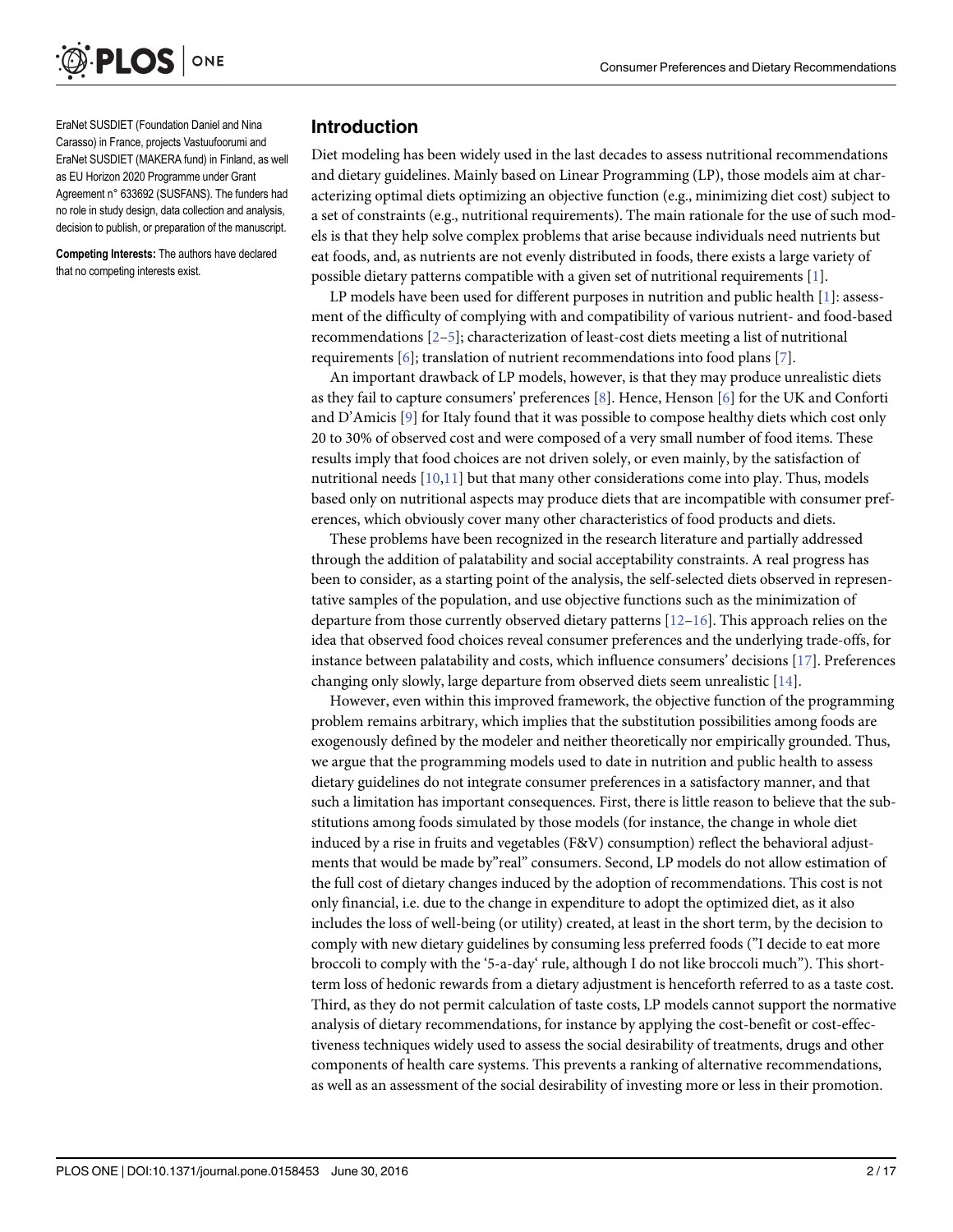Overcoming those limitations appears to be a relevant challenge for nutrition and public health. Many studies show that standard dietary recommendations, for instance related to F&V, soft drinks, or snacks, are poorly adopted in many countries, especially among disadvantaged and less educated people  $[18-21]$ . This low level of compliance with nutritional recommendations might be explained by food prices and budgetary constraints [22], or nutrition knowledge  $[23]$ , but we argue that it is also, and perhaps mainly, due to the cost that compliance imposes on consumers in terms of taste and convenience.

Hence, the goal of this article is to propose a new modeling approach to quantify this taste cost and identify dietary recommendations compatible, as much as possible, with consumers' preferences. In effect, our contribution addresses, at least partially, the challenge recently formulated by Webb and Byrd-Bredbeener [11] to overcome consumer inertia to dietary guidance by "giv[ing] consumers control with nutrition messages that are realistic, positive, easy to understand, and actionable without an expectation that consumers will surrender foods they love". Our diet modeling method is based on the economic theory of the consumer and parameterized using micro-level data on real food purchases in France. As it is paramount to propose simple messages to consumers, we simulate and compare the impacts of different food-based recommendations. Finally, we perform a cost-benefit analysis to establish how different recommendations should be prioritized.

## Methods and Data

The formulation and promotion of dietary recommendations remains the most popular policy instrument to induce consumers to make healthier food choices [24]. Yet the effect of such recommendations and their effect on social welfare is difficult to identify ex-ante. Our research seeks to develop and apply a tool to fill this knowledge gap [25]. To do so, we have developed a three-step methodology:

- 1. An economic-behavioral model predicts how whole diets would change if consumers complied with a given recommendation; for example to consume more F&V.
- 2. An epidemiological model estimates the number of deaths avoided (DA) due to the dietary change.
- 3. A cost-benefit assessment of the recommendation is carried out by balancing the taste cost of compliance with the recommendation and the policy cost of inducing consumers to change their behaviours against the monetized value of the health benefit from improved diets.

## The economic model of diet choice

The standard economic theory of consumer behaviour assumes that an individual chooses the amounts of goods she is going to consume in order to maximise a function–named"utility" subject to a budget constraint. The utility function describes the preferences of a consumer which, in the case of food choices, relate to the taste of the goods, their convenience, and many other attributes. The budget constraint takes into account the prices of goods and available income. This optimisation program is referred to as the"nutritionally unconstrained problem". Its solution, in the case of food choices, defines which goods are eaten and in which quantities. In this context, the adoption of a nutritional recommendation, such as eating a minimum quantity of F&V per day, is conceptualized as the integration of an additional constraint in the previous program. The additional constraint leads the consumer to modify her choices in order to comply with this new constraint and thus choose a modified set of goods (or the same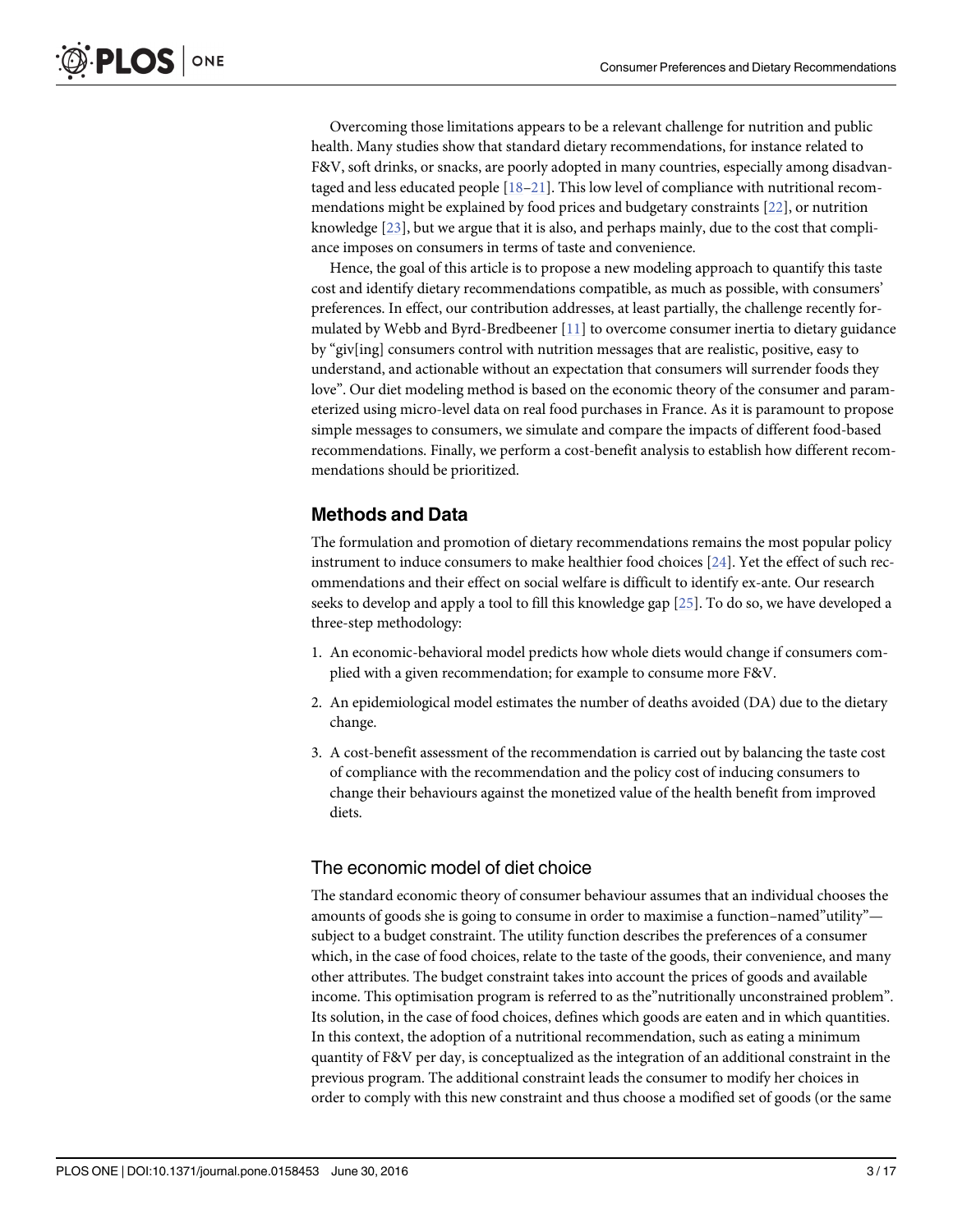goods but in different quantities). We call this new optimisation program the"nutritionally constrained problem". Comparison of the solutions of those two programs provides two key results:

- First, the impact of the adoption of a nutritional recommendation on the entire diet, and hence a full characterization of the substitutions among foods that the recommendation has induced.
- Second, an estimate of the loss of utility, or taste cost, that the consumer incurred in the short term by adopting the nutritional recommendation. Adoption always reduces utility of the consumer because, if it was not the case, the consumer would have complied with the recommendation in the unconstrained situation.

An empirical difficulty arises because the utility function is not observed. However, assuming rational behavior as is standard in most analyses of consumer choices, observed consumption, given market prices and income, is just the solution of the"nutritionally unconstrained program". This property is used to infer preferences from actual consumption data. Once the utility has thus been revealed and summarized in the form of price and income elasticities, economic theory is used to determine how a nutritional constraint affects choices and utility. To get the intuition of how the model works, let's imagine a change in prices. We know that the rational consumer would adjust her consumption as a result of those price variations, and that this response is empirically quantifiable. When we simulate changes in consumption induced by compliance with a nutritional recommendation, prices are held constant, but we fall back on the economic framework by introducing "shadow prices", defined as the set of prices that would have to prevail for the nutritionally-unconstrained individual to choose the exact same bundle of goods as the nutritionally-constrained individual. In other words, if the shadow prices were the current market prices, the consumer would spontaneously conform to the nutritional recommendation. For instance, the shadow price of red meat for the recommendation to decrease red meat consumption by 5% is the increase in the price of red meat that would be necessary for consumers to adopt the recommendation, all else being held constant. The difference between market price and shadow price would in that case be negative and akin to a price tax that would discourage consumption of red meat. Moreover, the shadow price differs from the market price for any food item which contains red meat (e.g. ready meals). However, because consumers substitute foods with one another, the optimal solution that minimizes the utility cost of complying with the recommendation also involves changes in all the foods that may substitute or complement red meat consumption. The economic theory then generates important insights:

- For any given food, the wedge between shadow price and market price is proportional to the per-unit nutritional contents (e.g. contents in F&V) of the goods appearing in the nutritional constraint (e.g. an increase in F&V consumption), and depends on demand elasticities. Shadow prices are thus empirically computable.
- From the set of shadow prices, we can deduce the change in consumption for each good. In particular, compliance with a nutritional constraint induces broad changes in the diet, even for those goods that do not appear directly in the constraint, because of relationships of substitutability and/or complementarity with the goods entering the constraint. That is to say that, for example, meat consumption might be affected by a recommendation to increase F&V consumption. This relationship of substitutability or complementarity between goods is expressed by the cross price elasticities of demand in the initial unconstrained situation. For example, the cross price elasticity of meat demand with respect to the price of fruits measures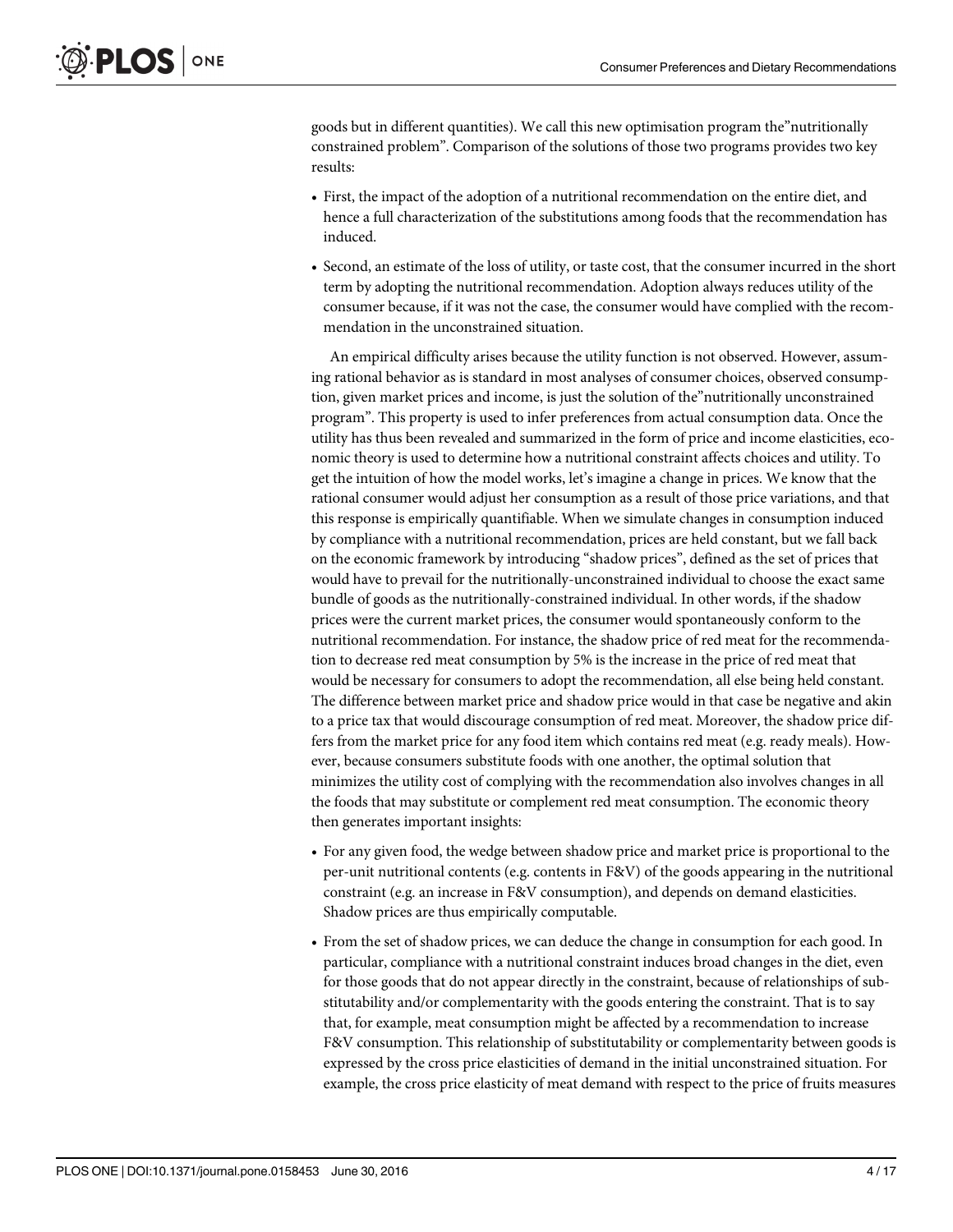the responsiveness of meat demand to a change in the price of fruits. Hence, if we are able to estimate the price elasticities describing the behavior of the unconstrained individual, it is possible to infer the dietary adjustments resulting from compliance with the nutritional recommendation. We note that such elasticities, based on econometric analyses of food demand, are often used to assess the impacts of a nutritional tax on food choices [25]. Compared to these approaches developed to assess the effect of price variations on consumption and nutrient intakes, in this paper we consider the dual problem which consists of determining the price system and the compensation value such that a nutritional recommendation can be adopted without loss of utility.

• The taste cost of complying with a nutritional constraint is measured by the "compensating" variation" (CV) of the dietary adjustment, defined as the amount of additional money a household would need to reach its initial utility after complying with the recommendation. The CV is calculated as the difference between observed expenditure (the food budget in the unconstrained situation) and the corresponding expenditure (i.e., food budget) that would be necessary to hold utility to its initial level when the nutrition constraint is imposed. This taste cost should be interpreted as a measure of the short-term loss of utility of the consumer which is a way to evaluate how costly/difficult it is to deviate from the unconstrained situation, ignoring the long-term health benefits of compliance, which are considered separately in the analysis (i.e., their measurement in terms of deaths avoided is presented in the next section and their valuation is discussed in the "Cost-benefit" section).

The theoretical and mathematical backgrounds of the model are presented in greater detail elsewhere [25].

#### Health impact assessment

The health effects of consumption changes induced by the adoption of a nutritional recommendation are assessed with the DIETRON model. The DIETRON model provides estimates of the number of deaths avoided due to diet-related chronic diseases. As explained by Scarborough et al.  $([26], p. 711)$ : "the DIETRON model uses age- and sex-specific estimates of relative risk drawn from meta-analyses of trials, cohort studies and case–control studies, to estimate the impact on chronic disease mortality of counter factual population dietary scenarios". The inputs of the DIETRON model are changes in intakes of the following foods and nutrient: fruits, vegetables, fibers, total fat, monounsaturated fatty acids (MUFA), polyunsaturated fatty acids (PUFA), saturated fatty acids (SFA), cholesterol, salt, and energy. The exact pathways to specific diseases (e.g., stroke) and intermediate risk factors are described in the paper that first presented the model [27]. The studies covered by the meta-analysis of risk factors are clearly listed in Table 1 of the same reference, while the relative risk ratios used in DIETRON are published in Table A2 of the Appendix of reference [26].

The output of the economic model is a vector of changes in consumption of goods when the consumer conforms to a nutritional recommendation. To link it to DIETRON, we use a composition table that provides for each good its content in the different foods and nutrients entering the DIETRON model.

#### Cost-benefit analysis

The overall effect of each recommendation on social welfare is established by comparing the monetary value of its costs and benefits. In this framework, the expressions"welfare improving" and "cost-beneficial" refer to situations where the health benefits outweigh the costs as defined in this section. The long-term health benefit from compliance with a recommendation is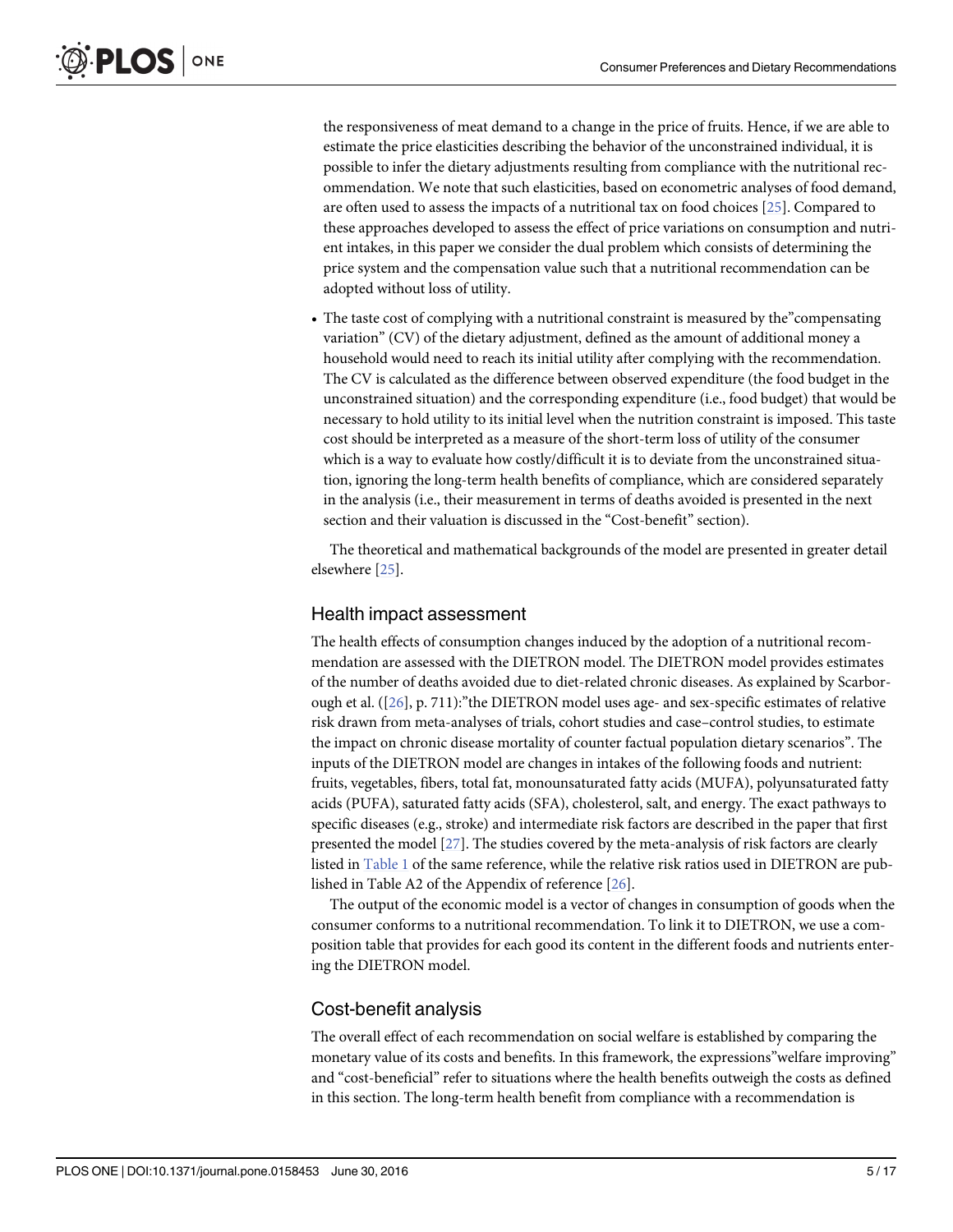| <b>O. PLOS</b> ONE |  |
|--------------------|--|
|--------------------|--|

|                                | F&V +5% |         | <b>Red meat</b><br>$-5%$ |        | All meats<br>$-5%$ |        | Salty/Sweet<br>fat prod.<br>$-5%$ |        | <b>Soft drinks</b><br>$-5%$ |        | Milk prod.<br>$+5%$ |        | Butter, cream<br>& cheese -5% |         | Fish &<br>seafood<br>$+5%$ |        |
|--------------------------------|---------|---------|--------------------------|--------|--------------------|--------|-----------------------------------|--------|-----------------------------|--------|---------------------|--------|-------------------------------|---------|----------------------------|--------|
|                                | $\%$    | %       | $\%$                     | %      | %                  | %      | $\%$                              | $\%$   | %                           | %      | %                   | %      | $\%$                          | $\%$    | %                          | %      |
| Red meat                       | 0.0     | $-9.1$  | 89.7                     | $-5.5$ | 22.7               | $-8.2$ | 0.0                               | 2.1    | 0.0                         | 0.3    | 0.0                 | $-1.5$ | 0.0                           | 0.6     | 0.0                        | $-0.9$ |
| Other meats                    | 0.0     | 6.2     | 0.0                      | 0.7    | 38.8               | $-6.4$ | 0.0                               | 3.4    | 0.0                         | 0.4    | 0.0                 | 0.1    | 0.0                           | 7.0     | 0.0                        | $-0.1$ |
| Cooked meats                   | 0.0     | $-3.3$  | 0.0                      | 0.8    | 32.2               | $-1.3$ | 0.0                               | $-2.4$ | 0.0                         | $-0.1$ | 0.0                 | $-1.1$ | 0.0                           | 0.8     | 0.0                        | $-0.2$ |
| Meat aggregate                 | 0.0     | $-0.3$  | 89.7                     | $-0.7$ | 93.7               | $-5.2$ | 0.0                               | 1.2    | 0.0                         | 0.2    | 0.0                 | $-0.6$ | 0.0                           | 3.6     | 0.0                        | $-0.3$ |
| Milk products                  | 0.0     | $-4.3$  | 0.0                      | 0.7    | 0.0                | 3.3    | 0.0                               | 1.2    | 0.0                         | 0.5    | 100.0               | 5.0    | 0.0                           | $-0.9$  | 0.0                        | 0.0    |
| Cheeses, butters, fresh creams | 0.0     | $-2.9$  | 0.0                      | 0.1    | 0.0                | 4.2    | 0.0                               | $-4.8$ | 0.0                         | $-0.1$ | 0.0                 | 0.2    | 100.0                         | $-5.0$  | 0.0                        | 0.1    |
| Dairy pdts                     | 0.0     | $-4.0$  | 0.0                      | 0.6    | 0.0                | 3.4    | 0.0                               | 0.0    | 0.0                         | 0.3    | 100.0               | 4.1    | 100.0                         | $-1.7$  | 0.0                        | 0.0    |
| Fish                           | 0.0     | 9.7     | 0.0                      | 1.7    | 0.0                | 7.5    | 0.0                               | 2.4    | 0.0                         | 0.1    | 0.0                 | 0.2    | 0.0                           | $-0.8$  | 96.1                       | 5.3    |
| Eggs                           | 0.0     | $-7.6$  | 0.0                      | $-0.8$ | 0.0                | $-3.3$ | 0.0                               | 1.3    | 0.0                         | 0.5    | 0.0                 | $-0.7$ | 0.0                           | $-9.8$  | 0.0                        | $-1.0$ |
| Animal products                | 0.0     | $-2.3$  | 89.7                     | 0.3    | 93.7               | 1.1    | 0.0                               | 0.5    | 0.0                         | 0.3    | 0.0                 | 2.4    | 0.0                           | $-0.5$  | 96.1                       | 0.2    |
| Grains                         | 0.2     | $-6.2$  | 0.0                      | $-1.0$ | 0.0                | $-0.3$ | 0.0                               | $-3.2$ | 0.0                         | $-0.2$ | 0.0                 | $-2.3$ | 0.0                           | $-3.2$  | 0.0                        | $-1.4$ |
| Potatoes                       | 0.0     | $-27.6$ | 0.0                      | $-0.8$ | 0.0                | $-4.5$ | 0.0                               | 4.5    | 0.0                         | $-1.5$ | 0.0                 | $-1.2$ | 0.0                           | 8.5     | 0.0                        | $-1.0$ |
| Starchy food                   | 0.2     | $-16.1$ | 0.0                      | $-0.9$ | 0.0                | $-2.2$ | 0.0                               | 0.4    | 0.0                         | $-0.8$ | 0.0                 | $-1.8$ | 0.0                           | 2.2     | 0.0                        | $-1.2$ |
| Fruits-Fresh                   | 40.7    | $-1.1$  | 0.0                      | 1.5    | 0.0                | 2.7    | 0.0                               | $-1.8$ | 0.0                         | 0.3    | 0.0                 | $-0.4$ | 0.0                           | $-3.3$  | 0.0                        | 1.0    |
| Fruits-Processed               | 2.8     | 27.0    | 0.0                      | 0.2    | 0.0                | $-3.2$ | 0.0                               | 3.6    | 0.0                         | 1.0    | 0.0                 | $-5.2$ | 0.0                           | $-8.3$  | 0.0                        | $-0.5$ |
| F&V juices                     | 6.3     | 4.0     | 0.0                      | 0.8    | 0.0                | $-0.3$ | 0.0                               | 7.9    | 0.0                         | 0.8    | 0.0                 | $-1.8$ | 0.0                           | $-0.6$  | 0.0                        | 0.4    |
| Vegetables-Fresh               | 32.6    | 9.5     | 0.0                      | $-0.5$ | 0.0                | $-0.3$ | 0.0                               | 0.0    | 0.0                         | 0.1    | 0.0                 | 0.4    | 0.0                           | 6.7     | 0.0                        | 0.0    |
| Vegetables-Processed           | 9.9     | 18.4    | 0.0                      | 0.0    | 0.0                | $-2.7$ | 0.0                               | 1.5    | 0.0                         | 0.5    | 0.0                 | $-1.6$ | 0.0                           | 4.4     | 0.0                        | $-0.4$ |
| Fruits-Dry                     | 0.5     | $-6.0$  | 0.0                      | 1.4    | 0.0                | 11.7   | 0.0                               | 2.7    | 0.0                         | $-1.7$ | 0.0                 | 6.6    | 0.0                           | $-2.5$  | 0.0                        | 1.5    |
| F&V aggregate                  | 92.7    | 5.9     | 0.0                      | 0.5    | 0.0                | 0.8    | 0.0                               | $-0.5$ | 0.0                         | 0.3    | 0.0                 | $-0.3$ | 0.0                           | 1.1     | 0.0                        | 0.4    |
| Ready meals                    | 4.2     | $-11.7$ | 10.1                     | $-1.1$ | 6.3                | $-3.6$ | 0.0                               | $-1.6$ | 0.0                         | $-0.6$ | 0.0                 | $-1.3$ | 0.0                           | 1.4     | 3.8                        | $-2.9$ |
| Oil, margarine, condiments     | 0.0     | 12.0    | 0.0                      | 0.1    | 0.0                | $-1.2$ | 0.0                               | 11.1   | 0.0                         | 0.4    | 0.0                 | 1.0    | 0.0                           | 9.3     | 0.0                        | 0.1    |
| Salt-fat products              | 0.0     | $-20.7$ | 0.1                      | 1.2    | 0.1                | 10.3   | 8.1                               | $-8.5$ | 0.0                         | $-1.4$ | 0.0                 | $-2.7$ | 0.0                           | $-28.5$ | 0.0                        | $-0.3$ |
| Sugar-fat products             | 2.9     | 2.1     | 0.0                      | 0.1    | 0.0                | 0.3    | 91.9                              | $-4.7$ | 0.0                         | 0.2    | 0.0                 | $-0.2$ | 0.0                           | $-2.7$  | 0.0                        | $-0.2$ |
| Soft drinks                    | 0.0     | $-18.4$ | 0.0                      | 0.7    | 0.0                | 5.3    | 0.0                               | 2.8    | 100.0                       | $-5.0$ | 0.0                 | $-3.5$ | 0.0                           | $-3.2$  | 0.0                        | $-0.1$ |
| Water                          | 0.0     | $-20.0$ | 0.0                      | 1.8    | 0.0                | 10.0   | 0.0                               | $-0.7$ | 0.0                         | $-0.2$ | 0.0                 | $-0.2$ | 0.0                           | 3.0     | 0.0                        | 0.1    |
| Alcoholic beverages            | 0.0     | 12.9    | 0.0                      | 0.3    | 0.0                | $-0.4$ | 0.0                               | 3.7    | 0.0                         | $-0.2$ | 0.0                 | 0.2    | 0.0                           | 1.6     | 0.0                        | $-0.5$ |

Table 1. Changes in food consumption induced by the imposition of dietary constraints (right percentage in each column) and baseline contribution of each food group to the constrained food (left percentage in each column) for the "Lower-average" consumer type.\*

\* Food groups are defined as in [29]: Red meat (beef and veal); other meats (poultry, pork, lamb, etc.); cooked meats (ham, pâté, sausages, bacon, etc.); milk products (milk, yoghurt, dairy desserts, etc.); cheese, butter and cream; fish and seafood; eggs; grain products (bread, pasta, rice, wheat flour, and cereals); potatoes; fresh fruits; processed fruits (canned & compote); fruits & vegetables juices; fresh vegetables including legumes; processed vegetables including legumes (canned, frozen); dried fruits & nuts; ready meals (pizza, sauerkraut, cassoulet, etc.); oils & vegetable fat; salt-fat products (finger food, chips, crackers, appetizers); sugar-fat products (candy, chocolate, cookies, pastry, ice cream, jam, etc.); soft drinks (sodas, lemonade, syrups, etc.); mineral and spring waters; alcoholic beverages.

doi:10.1371/journal.pone.0158453.t001

monetized by multiplying the number of DA, calculated from the health impact assessment outlined in the previous section, by the value of a statistical life, which is interpreted as the effort, in terms of the resources used, that society is willing to make in order to reduce the risk of death [28]. On the cost side, the short-term taste cost imposed on consumers, which was discussed above in the presentation of the economic model, represents a first component. However, we also need to include the costs of implementation of policies and interventions necessary to bring about compliance with each recommendation. This is important because, while the model calculates the effects of dietary adjustments under an "as if" assumption, i.e.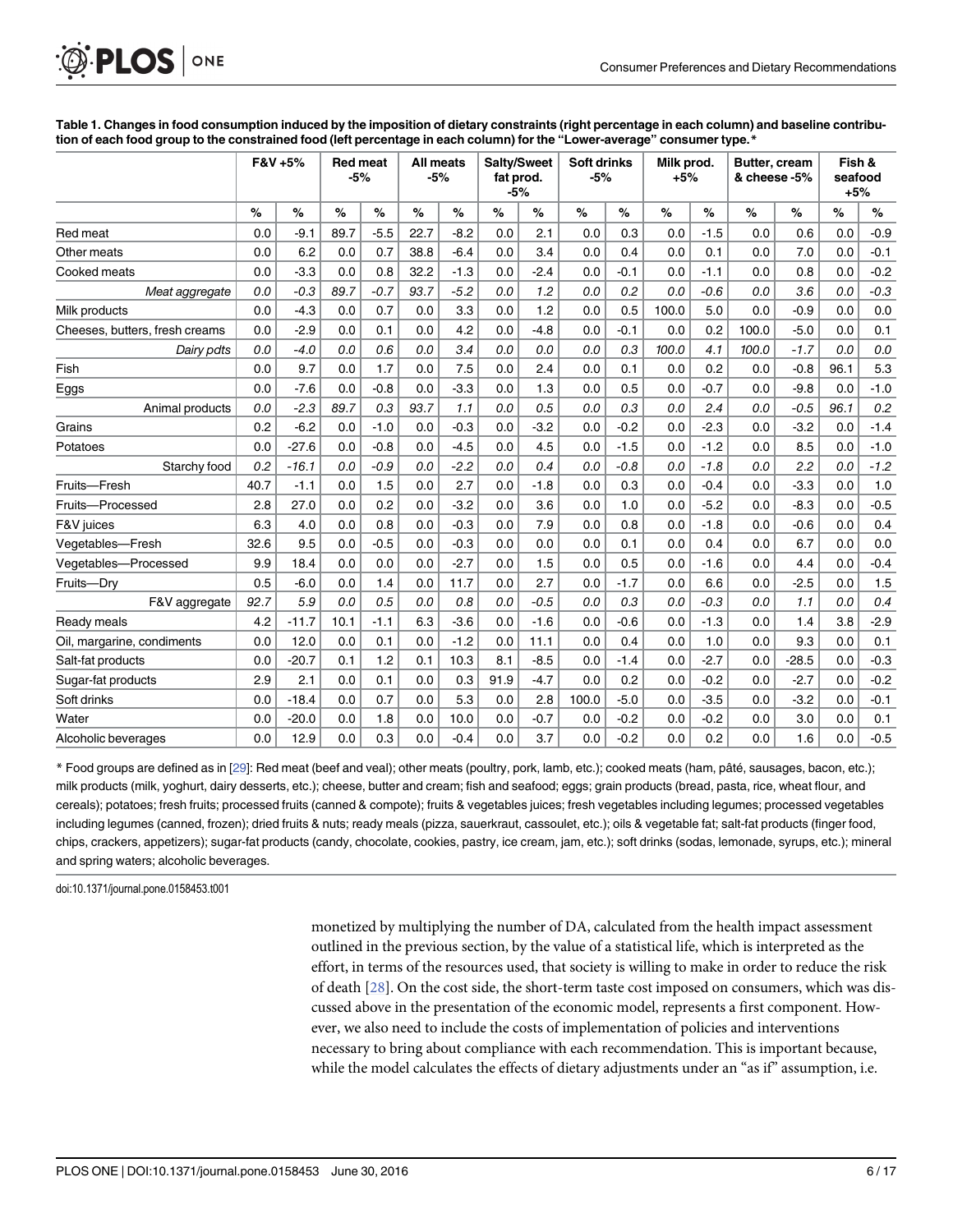assuming compliance with the nutritional recommendation, in practice behavioural change requires public investment in social marketing campaigns and other types of interventions.

A problem arises, however, because quantifying the cost of a policy inducing consumers to change their consumption of a given food or nutrient by a certain amount is very difficult. We circumvent the issue by defining a cost-benefit threshold characterizing the maximum amount that could be invested to promote a given recommendation while ensuring that the benefits outweigh the costs. This is achieved by balancing the health benefits generated by a nutritional recommendation (denoted Bh) against the cost to individuals (denoted CC and measured by the short-term taste costs) and the cost of public sector interventions  $(C_P)$ . The cost-benefit threshold is then simply calculated as  $C_P = Bh-CC$ .

#### Empirical assessment

The empirical implementation of the economic model requires different sets of data. To determine the initial consumption of foods and the economic parameters (elasticities), we use the source of data and results of the most recent available econometric analysis of food demand in France conducted by Allais et al. [29]. That study is based on data from a representative panel of French households (KANTAR Worldpanel) over a five-year period from 1996 to 2001. The participating households record weekly all their purchases of foods, using bar code scanning technology whenever possible, but foods without bar codes are also recorded. The information provided includes the characteristics of the purchased product (e.g., brand, size), the quantity purchased as well as related expenditure. KANTAR also provides the main socio-economic characteristics of the panel households, including household size, region of residence and income class. Each annual round of the data set contains information on approximately 5,000 households, with an annual rotation of roughly one third of the participants.

For the sake of consistency, we had to use the same 22 product aggregates as study [29] from which the elasticities are drawn. Those elasticities in [29] are reported for four representative types of households differentiated by income quartiles and labeled in what follows as "Modest", "Lower average", "Upper average", and "Well-off". The nutrient contents of the 22 food aggregates are calculated by combining the food composition database of the French dietary intake survey INCA2 and average adult intakes of the component foods of each aggregate drawn from INCA2 (which stands for "Étude Individuelle Nationale des Consommations Alimentaires 2006–7"), which are freely available from the open data platform of the French government ([https://www.data.gouv.fr/fr/datasets/donnees-de-consommations-et-habitudes](https://www.data.gouv.fr/fr/datasets/donnees-de-consommations-et-habitudes-alimentaires-de-letude-inca-2-3/)[alimentaires-de-letude-inca-2-3/](https://www.data.gouv.fr/fr/datasets/donnees-de-consommations-et-habitudes-alimentaires-de-letude-inca-2-3/)). The model is applied to estimate the variations in households' purchases induced by the adoption of eight food-based recommendations taken one at a time. We provide some details about the choice of recommendations at the beginning of the results section. The effects of dietary adjustments are calculated under an "as if" assumption, i.e. assuming that the households comply with a 5% change in the constraint level (for example in the case of F&V, we assume that a consumer has to increase his consumption of F&V by 5%).

To simulate the health effects, changes in food purchases at household level, as calculated by the economic model, are translated into changes in individual intakes, distinguishing between males and females and using the INCA2 dietary intake database. This is accomplished under the assumption that (i) all household members experience the same relative changes in intakes, and (ii) the relative changes in consumption of food-at-home and food-away-from-home are equal. Variations in nutrient intakes are then calculated from variations in food intakes by using the nutritional coefficients of the 22 aggregates. Finally, the changes in nutrients are fed into DIETRON model so as to estimate the health effects of the dietary adjustments.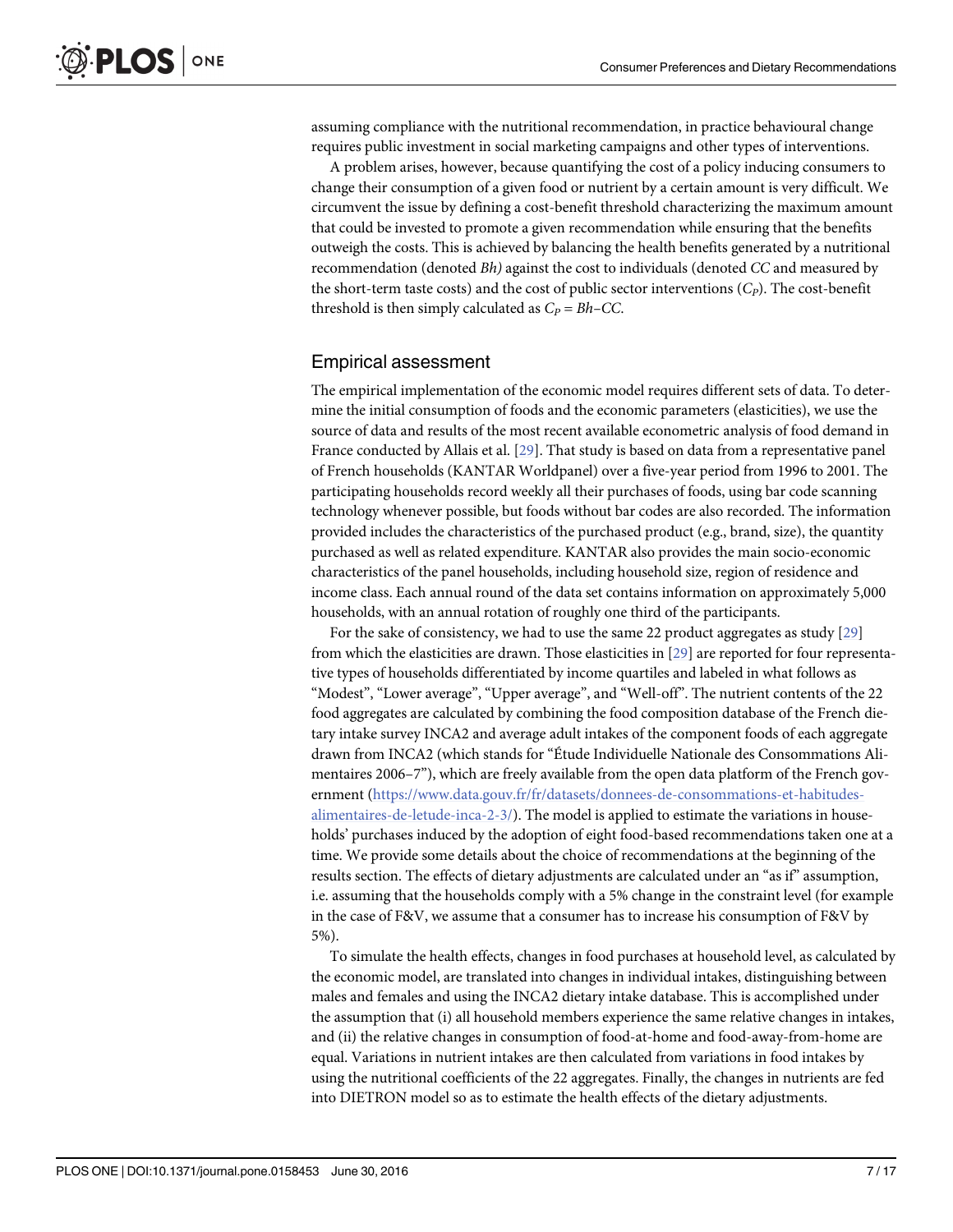The parameters of the DIETRON model are derived from world-wide meta-analyses of dietary risk factors and are not country specific, so that adapting the DIETRON model to France only requires calibration of the initial mortality levels, by relevant causes. This is achieved by using the INSERM data on mortality in France attributable to major diet-related diseases (INSERM stands for "Institut National de la Santé et de la recherche Médicale"). We limit the study to individuals between the age of 25 and 74 and therefore focus on the effects of dietary changes on premature deaths. The chronic diseases considered in DIETRON account for slightly more than one third of total French mortality.

Finally, the health benefit is quantified by applying a monetary value to the reduced mortality figures calculated by DIETRON. Estimates of the value of a statistical life vary substantially across countries and policy domains. In the following analysis, we use a conservative value of a statistical life, based on the cost threshold of a Quality Adjusted Life Year that is applied in the UK to investigate the cost-effectiveness of medical care (e.g., drugs, procedures). As explained in Irz et al. [25] this provides a value ranging from €240k to €360k.

In addition to the mean value of the different relative risks, the DIETRON model also provides the distributions of each relative risk parameter. Twenty-six of those follow log-normal distributions and six follow normal distributions, while all are independent. We perform Monte Carlo simulations by drawing a set of parameters one million times. To be more precise, for a given type of consumer, we draw a set of 32 parameters, use this set to evaluate the number of DA for each nutritional recommendation and repeat the operation one million times. In the results section, we provide the median as well as the 2.5 and 97.5 percentiles of DA for each recommendation.

The R codes to simulate both the economic model and the epidemiological model are available upon request from the authors.

#### **Results**

Comparison of our data describing the average diet of French consumers with conventional dietary norms confirms previous findings that the French diet is rich in fat, particularly of the saturated kind that originates primarily from animal products  $[14,15]$ . This justifies the analysis of three food-based recommendations aimed at reducing consumption of: all meats; red meat, because of its particularly high content in saturated fatty acid (SFA); and SFA-rich dairy products, which include butter, cream, and cheese. On average, intake of calcium in the French population complies with dietary reference intake, but is too low for some consumer groups (mainly women and the low-income). This shortcoming could be addressed by raising consumption of the other dairy products (henceforth referred to as "milk products"). Snacking has also been identified in France as a potentially growing issue, particularly among young consumers [30], and we therefore consider recommendations to reduce consumption of both salty and sweet snacks (henceforth referred to as "salty/sweet-fat products"). Sugar-sweetened beverages are increasingly recognized as an important determinant of body weight  $[31]$  and a recommendation to reduce their consumption is appropriate in France given concerns over obesity and overweight in the population. Consumption of F&V falls well below the recommended five portions a day, and this is particularly true for low-income consumers. A F&V recommendation is therefore included. Finally, there is moderate but consistent evidence regarding the health benefits of increased fish consumption [32], and we therefore analyse the impact of a related recommendation.

Table 1 presents the simulated dietary adjustments for the "lower average" household type. Although results for the other types are not reported here, we have found that they are broadly similar to those presented below. This similarity in the way the four household types respond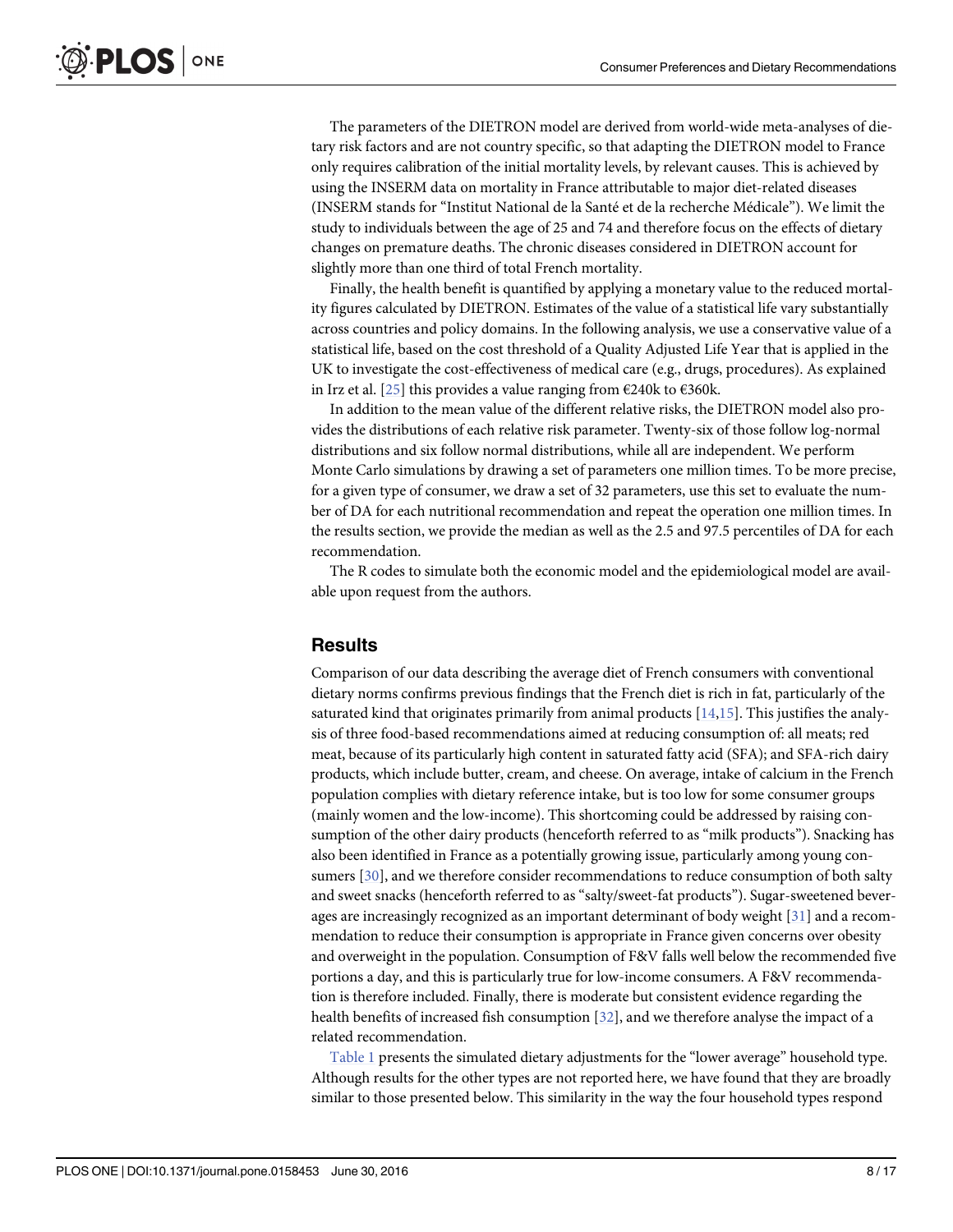to recommendations is explained by small differences in the price and income elasticities of those household types. Those elasticities, which we used to calibrate the model, are reported in Tables 6–10 of the supplementary material of reference [29]. For each constraint, presented in a separate column, Table 1 depicts first the baseline contribution of each food group to the constrained food, then the consumption changes that would result from compliance with the constraint.

Turning to the changes in diet and focusing first on the"all meats" recommendation, we note that the five percent decrease that is imposed exogenously corresponds to an absolute decline of roughly eight grams per day. This quantitatively small reduction in meat consumption triggers relatively important dietary adjustments. Starchy products are complements of meats and thus their consumption decreases with the reduction in meat consumption (-2.2%). On the contrary, dairy products, which provide proteins, are meat substitutes and thus their consumption increases with the exogenously-imposed reduction in meat consumption (+3.4%). Looking at the results at a lower level of product aggregation reveals that complex adjustments also take place within broad food categories. Thus, consumers choose to compensate the decrease in meat consumption by raising consumption of fish (+7.5%) but also, and less expectedly, by reducing that of eggs (-3.3%).

To avoid confusion in interpreting the results, we note that the decrease in consumption of the "Meat aggregate" category is different from 5% (the target for a decrease in total consumption of meat). This is because a food category (ready meals) also contains some meat. Then, the change in "All meats" consumption takes into account the changes in consumption of the "Meat aggregate" as well as the changes in the consumption of the other food categories which contain some meat. This remark applies to other recommendations (e.g., on F&V).

The dietary adjustments induced by compliance with the constraints are heterogeneous. Compared to simulated adjustments for the"all meats" constraint, imposition of the constraint on red meat produces smaller consumption changes. This is understandable as this constraint is less demanding in the sense that it restricts a smaller fraction of the diet (the decrease in red meat consumption is about 3  $g/day$ ) and substitution with other meats occurs leading to a small decrease in aggregate meat consumption (-0.7%). Overall, the "red meat" constraint affects consumption of the different food groups in the same direction as, but with a lower magnitude than, the "all meat" constraint.

The recommendation to increase consumption of F&V by 5% induces the largest adjustments in the diet. Thus, consumption of starchy products (-16.1%), dairy products (-4.0%), ready meals (-11.7%), oil and margarine (+12.0%), and salt-fat products (-20.7%) are strongly affected. Within the F&V category, and in terms of absolute quantity, the biggest increase is for fresh vegetables whereas fresh fruit consumption decreases by a very small amount. However, the largest percentage increases are for processed products, meaning that the adoption of the recommendation raises the relative importance of processed products within the F&V category. Regarding the other recommendations, it is worth noting that an increase in consumption of milk products leads to a decrease in consumption of meat (particularly red meat), starchy products, and salt-fat products. A decrease in consumption of butter-cream and cheese induces an increase in consumption of meat, particularly "other meats", oil and margarine, and starchy products; it also results in a (large) decrease in the consumption of salt-fat products. An increase in fish consumption leads to a decrease in consumption of ready meals, starchy foods, and red meat. A decline in consumption of salt/sweet-fat products leads to an increase in oil and margarine consumption and a decrease in consumption of cream-butter and cheese. Finally, a decrease in consumption of soft drinks has a relatively small impact on consumption of the different food products.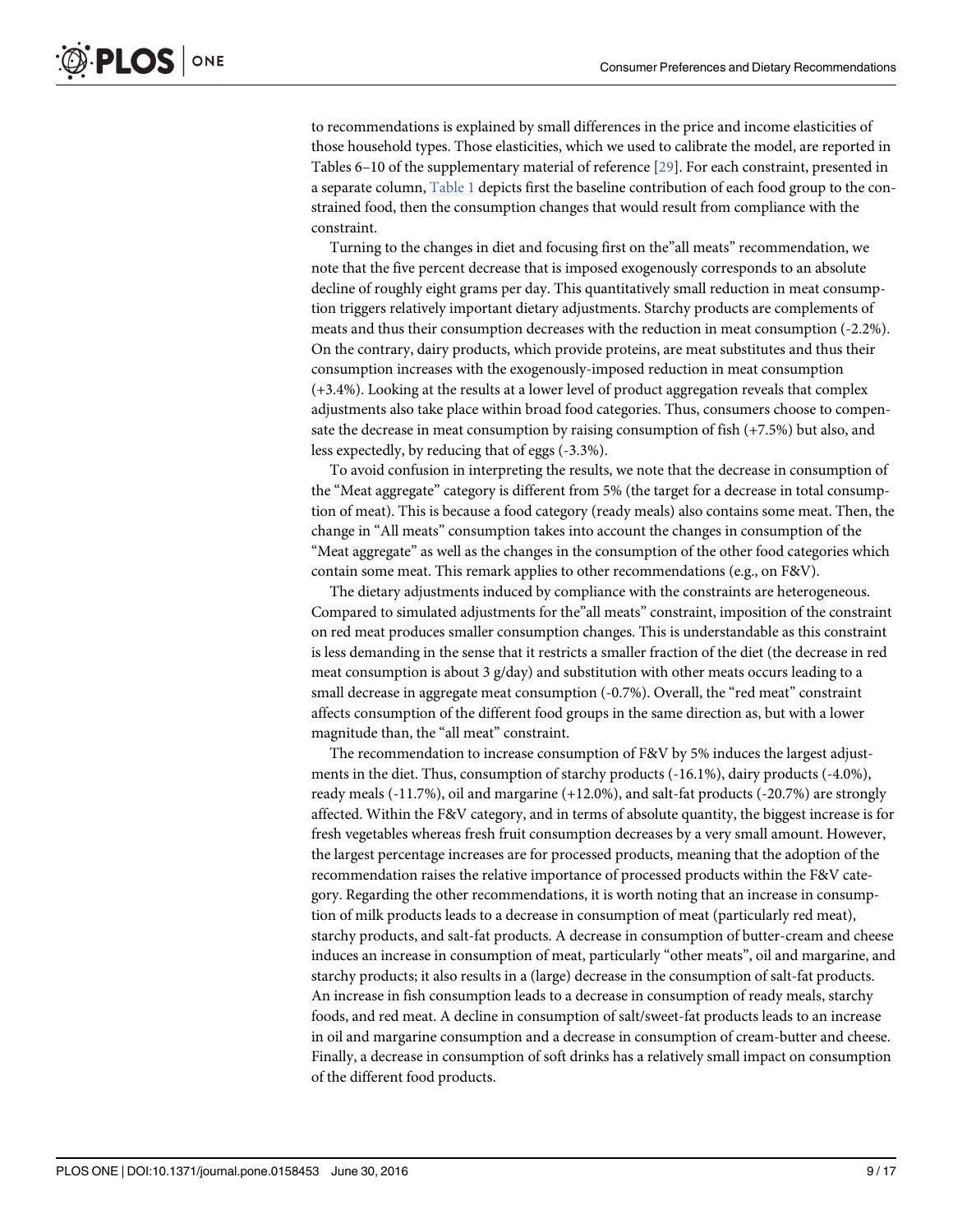|                                                | F&V<br>$+5%$                                              | <b>Red meat</b><br>$-5%$ | All meats<br>-5% | Salty/Sweet fat<br>prod. -5% | <b>Soft drinks</b><br>$-5%$ | Milk prod.<br>$+5%$ | Butter, cream &<br>cheese-5% | Fish & seafood<br>$+5%$ |  |  |  |
|------------------------------------------------|-----------------------------------------------------------|--------------------------|------------------|------------------------------|-----------------------------|---------------------|------------------------------|-------------------------|--|--|--|
|                                                | Percentage variations (%) in nutritional factor/indicator |                          |                  |                              |                             |                     |                              |                         |  |  |  |
| <b>DIETRON</b> nutritional<br>factors (units)  |                                                           |                          |                  |                              |                             |                     |                              |                         |  |  |  |
| Fruits (g)                                     | 1.73                                                      | 1.11                     | 1.84             | $-0.85$                      | 0.36                        | $-0.76$             | $-3.20$                      | 0.67                    |  |  |  |
| Vegetables (g)                                 | 7.04                                                      | $-0.47$                  | $-1.29$          | $-0.03$                      | 0.07                        | $-0.19$             | 5.39                         | $-0.54$                 |  |  |  |
| Fibers (g)                                     | $-2.32$                                                   | $-0.24$                  | $-0.33$          | $-1.86$                      | $-0.13$                     | $-0.98$             | $-0.36$                      | $-0.67$                 |  |  |  |
| Total Fat (% energy)                           | 1.40                                                      | 0.11                     | 0.12             | 1.47                         | 0.10                        | 0.52                | 1.04                         | 0.21                    |  |  |  |
| MUFA (% energy)                                | 2.57                                                      | 0.10                     | $-0.32$          | 3.13                         | 0.15                        | 0.58                | 2.25                         | 0.22                    |  |  |  |
| PUFA (% energy)                                | 4.66                                                      | 0.23                     | $-0.06$          | 5.09                         | 0.12                        | 0.61                | 3.06                         | 0.41                    |  |  |  |
| SFA (% energy)                                 | $-0.35$                                                   | 0.11                     | 0.85             | $-1.20$                      | 0.07                        | 0.54                | $-0.81$                      | 0.19                    |  |  |  |
| Cholesterol (% energy)                         | $-0.82$                                                   | $-0.09$                  | $-1.00$          | $-0.46$                      | 0.18                        | 0.18                | $-1.22$                      | 0.20                    |  |  |  |
| Salt $(g)$                                     | $-5.13$                                                   | $-0.23$                  | 0.30             | $-2.84$                      | $-0.23$                     | $-1.06$             | $-2.65$                      | $-0.78$                 |  |  |  |
| Energy (MJ)                                    | $-2.35$                                                   | $-0.23$                  | $-0.30$          | $-0.85$                      | $-0.10$                     | $-0.49$             | $-0.76$                      | $-0.55$                 |  |  |  |
| <b>Other nutritional</b><br>indicators (units) |                                                           |                          |                  |                              |                             |                     |                              |                         |  |  |  |
| Energetic density (kcal/<br>100q               | $-0.76$                                                   | $-0.13$                  | $-0.13$          | $-0.21$                      | $-0.02$                     | $-0.17$             | $-0.71$                      | $-0.16$                 |  |  |  |
| Proteins (g)                                   | $-3.06$                                                   | $-0.46$                  | $-1.14$          | $-0.87$                      | 0.00                        | $-0.32$             | $-0.06$                      | $-0.34$                 |  |  |  |
| Available carbohydrates<br>(g)                 | $-4.49$                                                   | $-0.29$                  | $-0.11$          | $-2.40$                      | $-0.22$                     | $-1.06$             | $-2.01$                      | $-0.81$                 |  |  |  |
| Lipids $(q)$                                   | $-1.03$                                                   | $-0.12$                  | $-0.16$          | 0.59                         | 0.00                        | 0.03                | 0.26                         | $-0.33$                 |  |  |  |
| $Ca$ (mg)                                      | $-4.92$                                                   | 0.23                     | 2.42             | $-1.93$                      | 0.00                        | 0.81                | $-1.25$                      | $-0.28$                 |  |  |  |
| $Fe$ (mg)                                      | $-2.08$                                                   | $-0.34$                  | $-0.72$          | $-1.00$                      | $-0.06$                     | $-0.69$             | $-0.04$                      | $-0.52$                 |  |  |  |
| K(mg)                                          | $-3.56$                                                   | $-0.01$                  | 0.09             | 0.15                         | $-0.07$                     | $-0.10$             | 1.04                         | $-0.24$                 |  |  |  |

#### Table 2. Change in the nutritional profile of the diet (whole population).

doi:10.1371/journal.pone.0158453.t002

Next, variations in consumption for the four consumer types are translated into changes in intakes, and Table 2 summarizes the results for the whole population. Complex adjustments in the nutrient profile of the diet occur, and the overall effect on diet quality is ambiguous. Thus, in most case there are nutritionally beneficial changes but also adverse ones. For most recommendations, positive changes in the diet relate to lower intakes of salt and energy intake, and a decrease in energy density. Adverse effects, however, are also evident. For example, for all recommendations, fiber intake decreases and total fat intake rises. Five recommendations (on"all meats","red meat","soft drinks","milk products", and"fish and seafood") have relatively small impacts on nutrient intakes, i.e. lower than one percent (in absolute value) for most nutrients. Recommendations on the consumption of"salty/sweet-fat products", and"butter-cream and cheese", have larger impacts, as the changes in the intake of some nutrients are larger than one percent (in absolute value). The recommendation on F&V induces much larger changes, often in excess of two percent (in absolute value). It is worth noting large reductions in intakes of energy, salt and carbohydrates, and that some changes seem counter-intuitive. For instance, the increase in F&V intake leads to a decrease in fiber intake. This is caused by multiple substitutions within the diet, especially the reduction in consumption of grains, potatoes and ready meals induced by compliance with the F&V constraint. We can also note a reduction in iron intake mainly due to a reduction in consumption of grains, potatoes, meat, ready meals; a reduction in potassium intake attributable to a decrease in consumption of potatoes, ready meals and dairy products; and a reduction in calcium intake caused by a drop in consumption of dairy products, ready meals and water.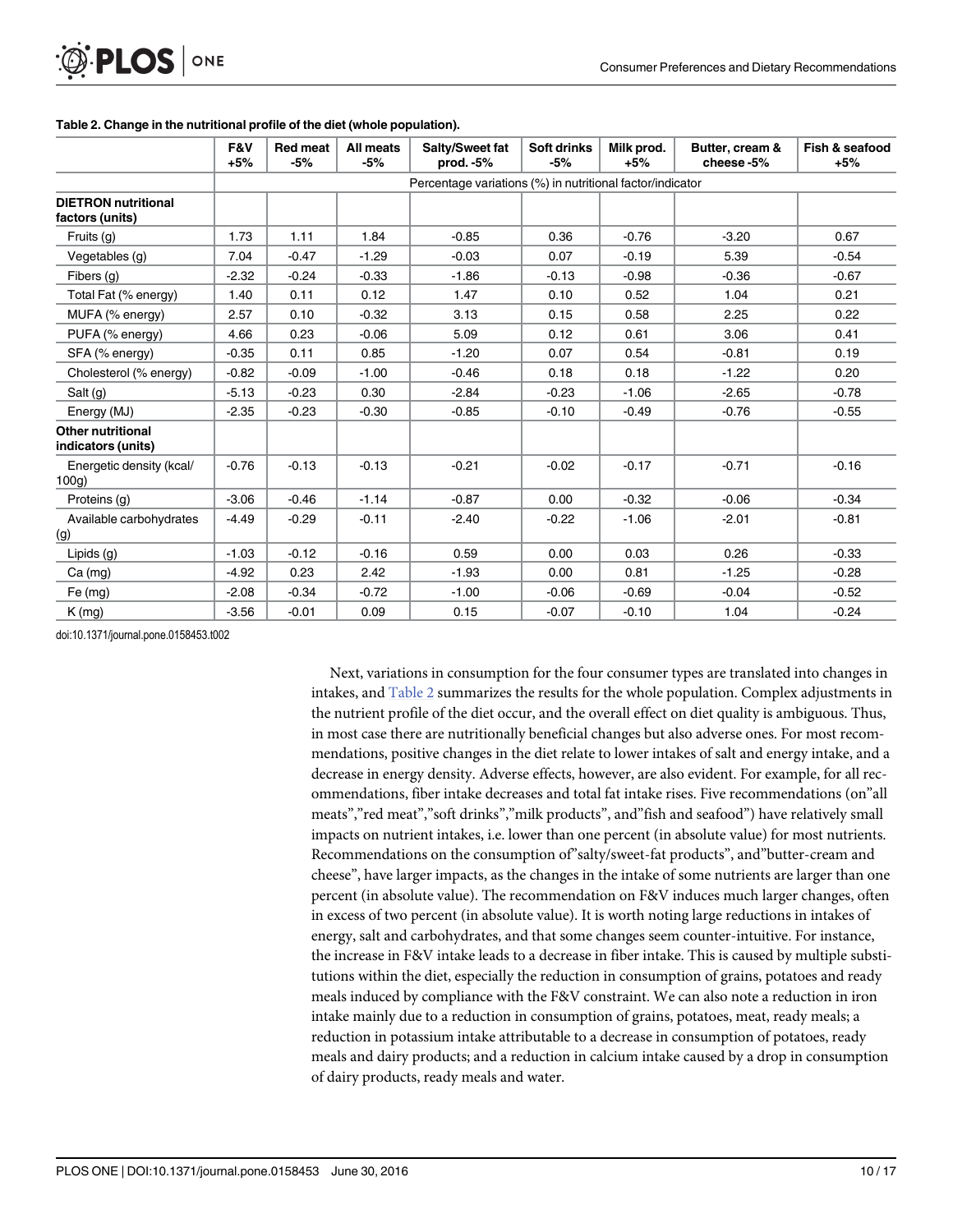Regarding the public health impacts, it is reassuring that every nutritional recommendation reduces the mortality due to chronic diseases. Table 3 displays the results of Monte-Carlo simulations in terms of DA. There is some correlation between the relative magnitude of variations in nutrient intakes and the number of DA. Thus, the recommendation on F&V, which induces the largest changes in nutrient intakes, has by far the largest impact on mortality, as it might save as much as 2507 (2228–2790) DA per annum, which is about 3.8% of the total number of deaths taken into account in the DIETRON model. Recommendations on"salty/sweet-fat products" and"butter-cream-cheese" have intermediate impacts on the number of DA (569 (479– 662) and 696 (551–838), respectively), although it would have been difficult to rank the health impacts of those two constraints on the sole basis of the changes in nutrient intakes. Finally, the other recommendations save less than 400 DA (median value). Among those, the recommendation on"fish and seafood" has the largest impact and the recommendation on soft drinks the smallest. It should be acknowledged that the rather small impact on health of lowering soft drink consumption might be explained by the relatively small average consumption in the French adult population. For instance, a recent study [33] reported that sales of sugar-sweetened beverages in France were among the lowest among EU countries, at about 52 calories sold per capita per days, as compared to almost twice that amount in Germany and more than three times that level in the USA. This example highlights the need to use caution when generalizing our conclusions to other countries because differences in country-specific contexts matter to health outcomes, as claimed with reference to taxation of soft drinks by other authors [34].

Conversely, the recommendation on fish and sea food has a surprisingly large effect if one takes into account the rather small change in consumption that is imposed (the 5% rise is worth 2g/day). It is partially due to the decrease in consumption of meat and ready meals.

It is also interesting to note that the two recommendations to limit meat consumption have about the same impact on health whereas the changes in nutrient intakes induced by a decrease in red meat consumption are much lower than those induced by the decrease in meat consumption. The main reason is that the"all meats" recommendation leads to a much stronger increase in consumption of"cheese, butter, cream" and salt-fat products.

On average, about 35% of DA is attributed to coronary heart disease (CHD), 20% to strokes and 45% to cancers. This is linked to the initial number of deaths due to each of the three groups of non-communicable diseases (NCD) considered here. Some recommendations have, however, a relatively larger impact on CHD ("salty/sweet-fat products","cream-butter and

Table 3. Health effects of the simulated dietary adjustments (DA: deaths avoided).

|                                   | $F&V+5%$           | <b>Red meat</b><br>-5% | All meats<br>-5% | Salty/Sweet fat<br>prod. $-5%$ | <b>Soft drinks</b><br>-5% | Milk prod.<br>$+5%$ | Butter, cream &<br>cheese -5% | Fish & seafood<br>$+5%$ |
|-----------------------------------|--------------------|------------------------|------------------|--------------------------------|---------------------------|---------------------|-------------------------------|-------------------------|
| DA for DIETRON<br>diseases        | 2,507              | 230                    | 245              | 569                            | 118                       | 251                 | 696                           | 395                     |
| (95% confidence<br>interval)      | $(2228 -$<br>2790) | $(198 - 261)$          | $(193 - 298)$    | $(479 - 662)$                  | $(106 - 131)$             | $(199 - 305)$       | $(551 - 838)$                 | $(342 - 449)$           |
| $%$ CHD                           | 34                 | 28                     | 21               | 44                             | 28                        | 36                  | 44                            | 35                      |
| % Stroke                          | 17                 | 19                     | 22               | 21                             | 19                        | 26                  | 12                            | 20                      |
| % Cancers                         | 49                 | 53                     | 57               | 35                             | 53                        | 38                  | 44                            | 45                      |
| Share (%) of mortality<br>avoided |                    |                        |                  |                                |                           |                     |                               |                         |
| Modest & Lower<br>average         | 4.54               | 0.33                   | 0.26             | 0.69                           | 0.18                      | 0.41                | 0.88                          | 0.56                    |
| Upper average &<br>Well-off       | 2.69               | 0.38                   | 0.54             | 1.11                           | 0.17                      | 0.33                | 1.33                          | 0.65                    |

doi:10.1371/journal.pone.0158453.t003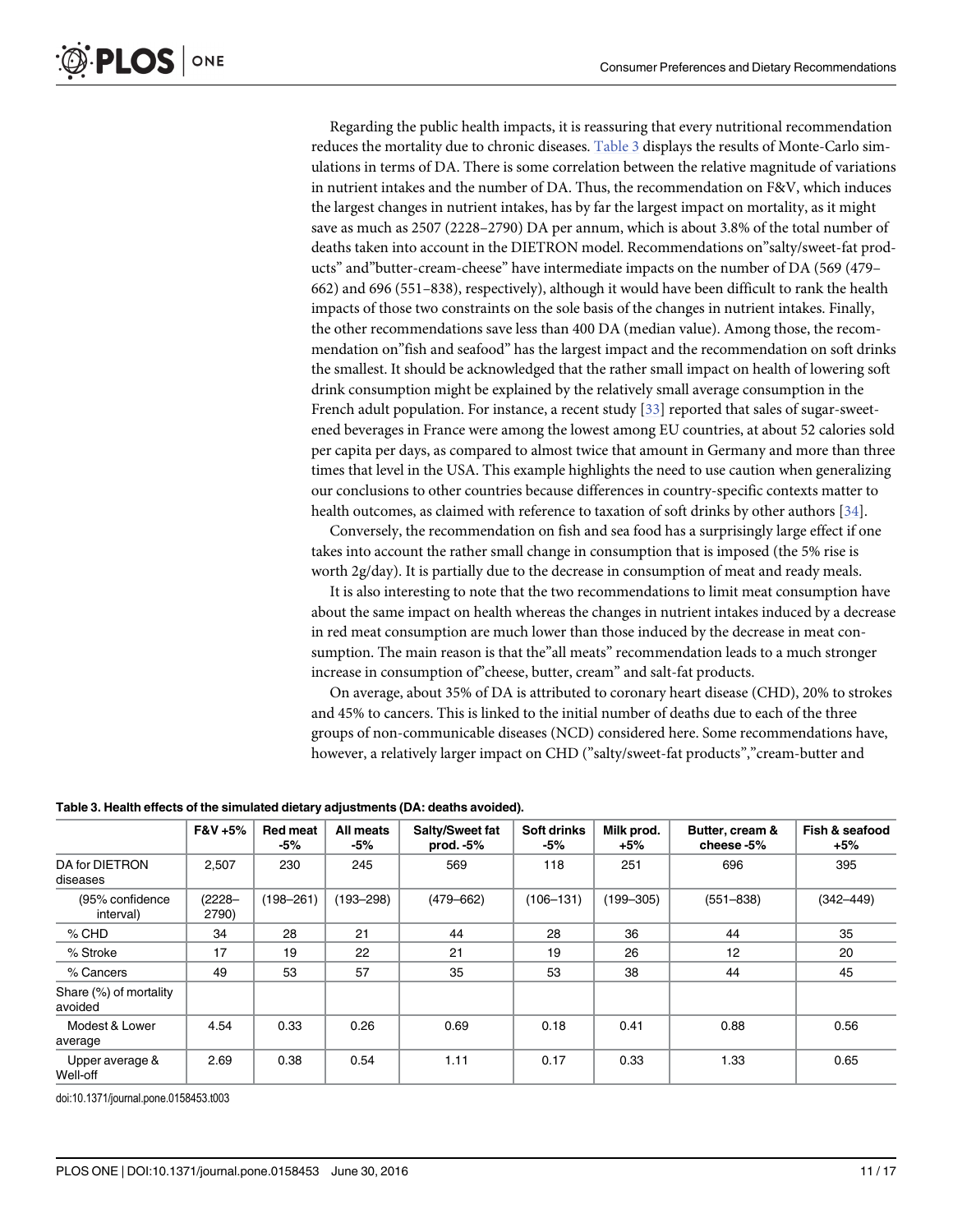cheese") whereas others have a relatively larger impact on cancers ("F&V","red meat","all meats").

In order to investigate equity effects, Table 3 also displays the share of mortality avoided separately for low-income consumers, defined by an income less than the median, and high income consumers (defined symmetrically). It should be acknowledged that the prevalence of diet-related chronic diseases among the low-income is higher than that in higher income categories, which is explained in part by less healthy consumption patterns. A reduction in health inequity is, however, not achieved by all the recommendations. The F&V recommendation and, to a lesser extent, the milk products recommendation, induce a reduction in health inequity as the share of avoided mortality is relatively larger among the low income. The other recommendations increase health inequity, with the exception of the recommendation to reduce consumption of soft drinks, which is neutral from that point of view.

It may first seem surprising that while the relative dietary adjustments are largely similar across the four income groups, the health effects vary significantly. This is explained by the fact that, in addition to those dietary adjustments, the health effects depend also on the initial diets and initial mortality levels by type of diet-related diseases, which differ across the four income groups.

The taste costs borne by consumers are clearly linked to the magnitude of the dietary changes induced by the adoption of the recommendations and can be large (Table 4). Thus the 5% increase in F&V consumption imposes a high taste cost (€466 million) when compared to other recommendations. That recommendation has the largest health effect but is also costliest to consumers. By comparison, the red meat, soft drinks, milk products and fish recommendations deliver small numbers of DA at a very low taste cost. We can then oppose recommendations which have smaller health effects (in terms of DA) but are not costly to consumers (red meat, soft drinks, milk product and fish) and the F&V recommendation which has strong health effects but is costly to consumers. The"all meats" recommendation also appears very costly to consumers. Finally, recommendations on"salty/sweet-fat products" and"butter, cream, and cheese" both generate moderate health gains while imposing moderate taste costs.

Table 5 presents estimates of the cost-benefit threshold  $C_p$  defined as the maximum amount that could be invested to promote a recommendation while ensuring that the outcome remains cost-beneficial (i.e., the health benefits, measured by the monetary value of DA, outweigh the policy and taste costs). Using very conservative assumptions to value health, it turns out that, except for the"all meats" recommendation, this budget threshold is much larger than what is typically used to design and run information campaigns. For instance, Capacci and Mazzocchi [35] report that the ambitious "5-a-day" UK campaign to encourage consumption of F&V, which was partially successful since it raised consumption by 8%, had a total budget of less than £3 million (roughly  $64$  million). Thus, if one believes that a population-wide intervention

|                               | F&V +5%            | <b>Red meat</b><br>-5% | All meats<br>-5% | Salty/Sweet fat<br>prod. $-5%$ | Soft drinks<br>-5% | Milk prod.<br>$+5%$ | Butter, cream &<br>cheese -5% | Fish & seafood<br>$+5%$ |
|-------------------------------|--------------------|------------------------|------------------|--------------------------------|--------------------|---------------------|-------------------------------|-------------------------|
| Taste Cost (M $\varepsilon$ ) | 466                | 10                     | 76               | 89                             |                    | 13                  | 109                           | 10                      |
| % food budget                 | 0.64               | 0.01                   | 0.10             | 0.11                           | 0.00               | 0.02                | 0.14                          | 0.01                    |
| DA                            | 2.507              | 230                    | 245              | 569                            | 118                | 251                 | 696                           | 395                     |
| (95% confidence<br>interval)  | $(2228 -$<br>2790) | (198–261)              | $193 - 298$      | $(479 - 662)$                  | $(106 - 131)$      | $(199 - 305)$       | $(551 - 838)$                 | $(342 - 449)$           |
| % DA (on DIETRON<br>diseases) | 3.8                | 0.3                    | 0.4              | 0.9                            | 0.2                | 0.4                 | 1.1                           | 0.6                     |

#### Table 4. Health benefits and taste cost of the dietary adjustments (median and 2.5 and 97.5 percentiles derived from Monte Carlo simulations).

doi:10.1371/journal.pone.0158453.t004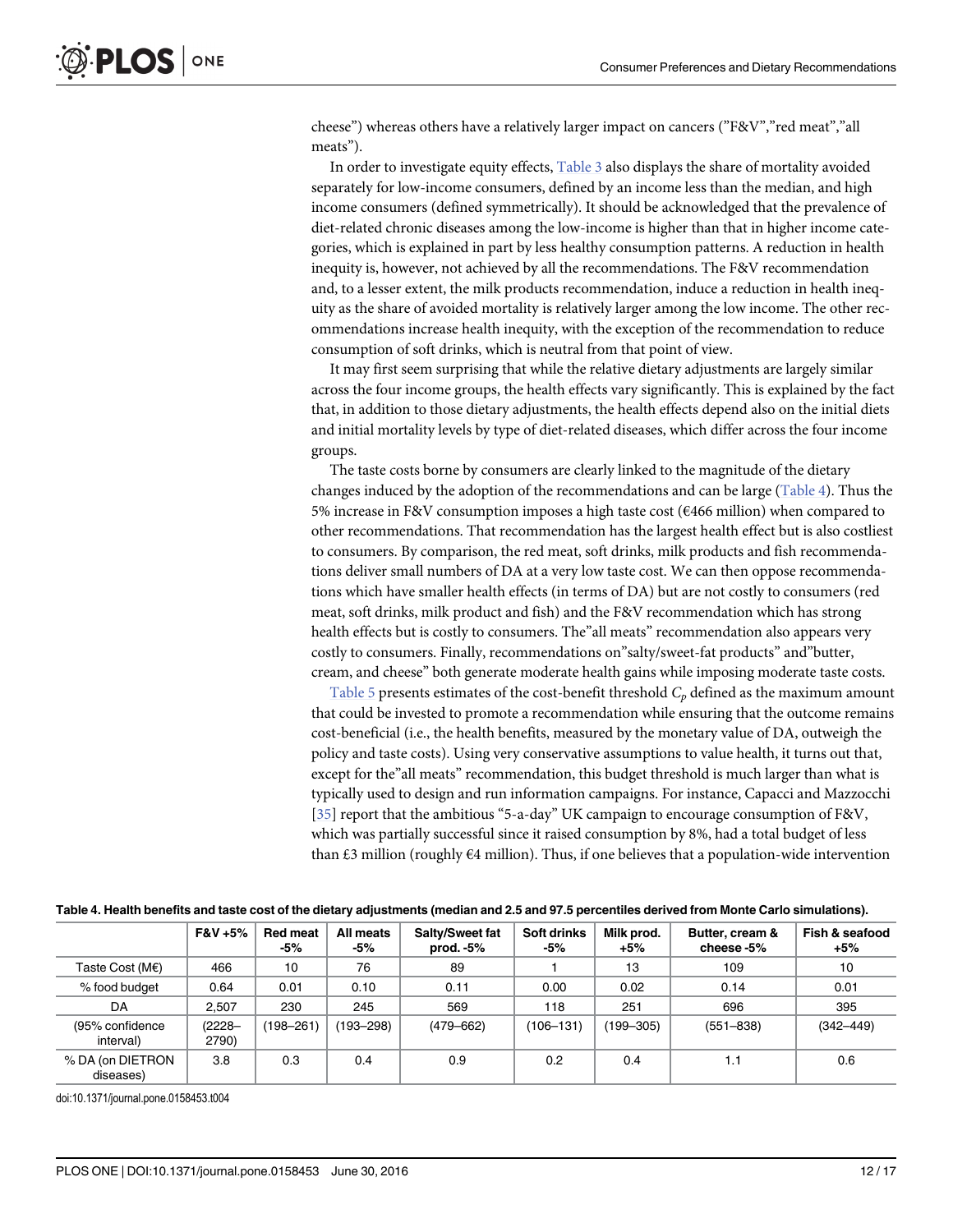| <b>Food based</b><br>recommendations | <b>Health Benefits</b><br>(M€) | (95% confidence<br>interval) | <b>Taste Cost</b><br>(M€) | C <sub>p</sub> Max Campaign<br>(ME) | (95% confidence<br>interval) |
|--------------------------------------|--------------------------------|------------------------------|---------------------------|-------------------------------------|------------------------------|
| F&V +5%                              | 602                            | $(535 - 670)$                | 466                       | 136                                 | $(68 - 203)$                 |
| Red meat -5%                         | 55                             | $(48 - 63)$                  | 10                        | 45                                  | $(37 - 52)$                  |
| All meats -5%                        | 59                             | $(46 - 72)$                  | 76                        | $-17$                               | $(-30 - 5)$                  |
| Salty/Sweet fat prod. -5%            | 137                            | $(115 - 159)$                | 89                        | 48                                  | $(26 - 70)$                  |
| Soft drinks -5%                      | 28                             | $(25 - 31)$                  |                           | 27                                  | $(24 - 30)$                  |
| Milk prod. $+5\%$                    | 60                             | $(48 - 73)$                  | 13                        | 47                                  | $(35 - 60)$                  |
| Butter, cream & cheese -5%           | 167                            | (132–201)                    | 109                       | 58                                  | $(23 - 92)$                  |
| Fish & seafood $+5\%$                | 95                             | $(82 - 108)$                 | 10                        | 85                                  | $(72 - 98)$                  |

#### Table 5. Monetized benefits, costs and cost-benefit thresholds of the recommendations (1DA =  $E$ 240k).

doi:10.1371/journal.pone.0158453.t005

achieves the target of 5% change in consumption, the conclusion follows that promotion of most healthy-diet recommendations is socially desirable. Further, the results also give a simple criterion to rank the different recommendations: on the basis of the budget threshold  $C_p$ , healthy-eating messages targeting the consumption of F&V as well as fish/seafood should be prioritized. The recommendation on SFA-rich dairy products is likely to perform well too, but there is a larger uncertainty on its impact on health.

### **Discussion**

Recently, the US Dietary Guideline Advisory Committee (DGCA), seeking to assess the desirability of reformulating the 2010 guidelines, concluded that"the overall body of evidence identifies that a healthy dietary pattern is higher in vegetables, fruits, whole grain, low- and non-fat dairy, seafood, legumes, and nuts; lower in red and processed meat; and low in sugar-sweetened foods and drinks and refined grains" [36], Part A, p. 4). These recommendations express clear dietary targets but leave some questions open. Hence, given the current state of consumer preferences, what are the paths of least resistance for consumers to move towards those targets? In other words, which recommendations must be prioritized in order to deliver the largest health benefits while imposing the lowest policy and taste costs? Our analysis provides some important insights about those questions.

First, the simulations conducted on French data reveal that a rational consumer would respond to diet recommendations through large and complex changes in consumption, which implies that an accurate assessment of the health and economic effects of such recommendations requires a whole diet approach. The substitutions in the diet are functions of consumers' preferences for foods, which cannot be established a priori but should be estimated on the basis of observed choices. Further, those adjustments may reinforce the impacts of some recommendations. For instance, the adoption of the F&V recommendation induces other nutritionallyfavorable changes, such as a reduction in consumption of meat, ready meals and salt-fat products. However, compliance can also have adverse effects in some nutritional dimensions: the same F&V recommendation leads to reductions in consumption of milk products and intake of calcium. It also results in a reduction in fiber, potassium, and iron intakes. Even if the overall health impacts estimated with the DIETRON model are positive, such results must be taken into account in the design and communication of dietary recommendations, especially for subpopulations with higher risks of nutritional deficiencies. For instance, the decrease in calcium intake induced by the adoption of the F&V recommendation may be detrimental to some subgroups of the population. Similarly, regarding iron and potassium, we know that intakes by French women are on average below recommended values. In this case, promotion of F&V consumption should ideally be accompanied with messages aimed at limiting the risk of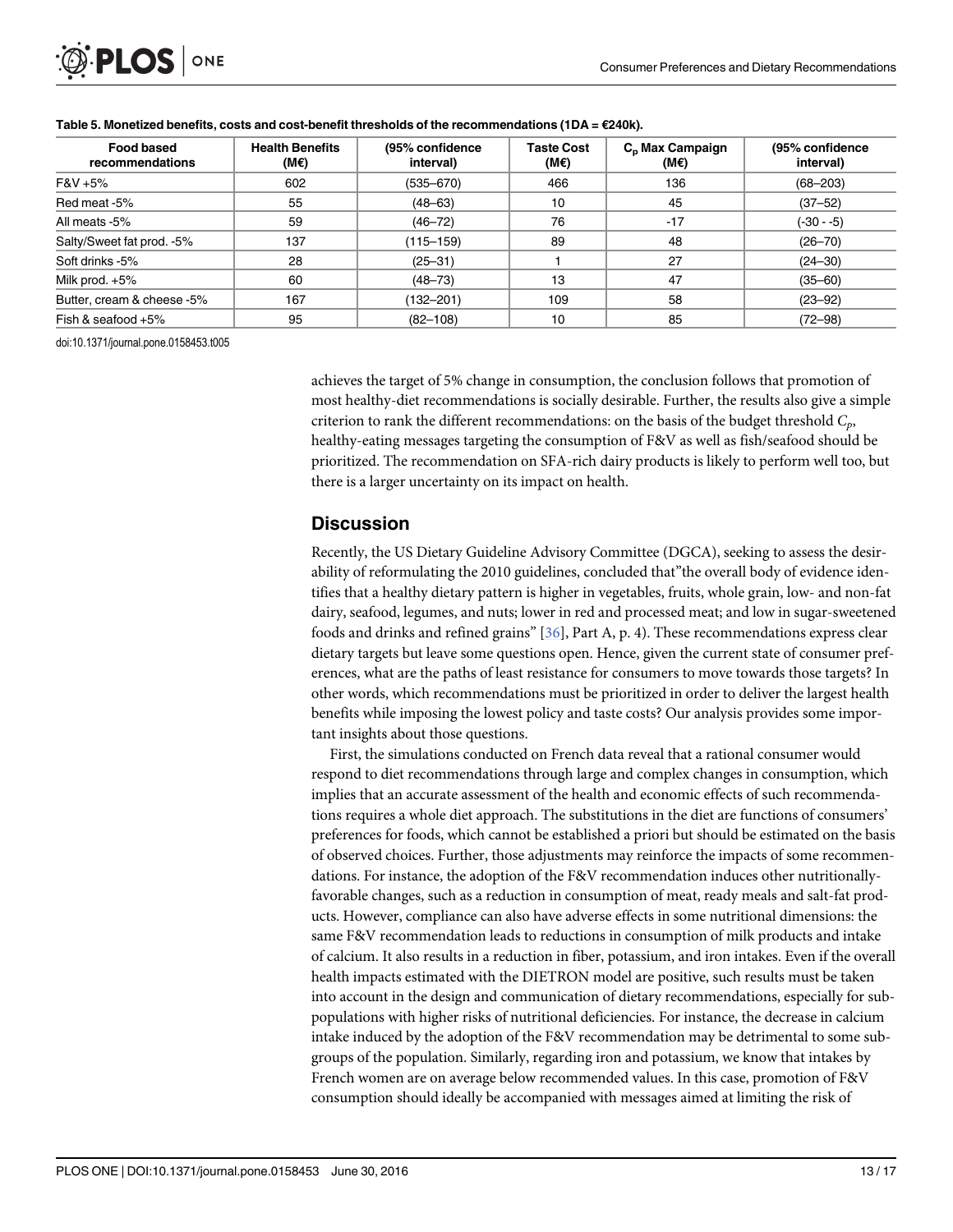worsening deficiencies in those nutrients (for instance, by not decreasing too much consumption of red meat or dairy products). This also suggests that further research is needed to identify combinations of different constraints best suited to avoid such negative consequences in specific sub-populations.

Second, food-based recommendations studied in this article differ widely in terms of both their health impacts and the taste costs that they impose on consumers. Recommendations to decrease by 5% consumption of red meat and soft drinks, or increase by 5% consumption of milk products and fish/seafood generate moderate taste costs. Conversely, recommendations related to F&V consumption and, to a lesser extent, butter/cream/cheese, salty-sweet fat products, and all meats create larger taste costs. Compliance with the F&V recommendation generates the largest taste-cost, but also, in terms of public health, the largest health benefits (the largest number of DA). The simulations indicate, however, that high budgets could be devoted to promoting F&V while keeping this policy cost-beneficial. More generally, our analysis suggests that allocating more resources to the promotion of several food-based recommendations would be welfare-improving in France.

From a methodological angle, the economic model presented here has two advantageous characteristics over the programming models used to date to investigate diets in nutrition and public health. First, it is based on the economic concept of preferences, which are revealed by consumers' actual choices, and the response of those choices to exogenous changes (e.g., rise in price). This introduces realism when defining preferences and circumvents the difficult problem of imposing palatability and acceptability constraints in an ad-hoc and somewhat arbitrary manner. Second, the explicit consideration of preferences (i.e., utility) into the model makes it possible to estimate the tastecost of compliance with recommendations or, in other words, the reduction in hedonic and other rewards created by compliance with those recommendations.

Another contribution of our approach is to establish a clear link between the economicbehavioural model of food choice under dietary constraints and an epidemiological model quantifying the impact of dietary changes on mortality. This allows us to simulate, within a fully consistent framework, the effect of adoption of nutritional recommendations on shortrun hedonic rewards and long-term health for several income groups of the French population. The analysis proceeds further by integrating health and welfare effects into a cost-benefit measure, which permits a ranking and comparison of recommendations.

Our analytical framework complements approaches previously developed in nutrition and public health and based on programming models. Those models can be used to identify dietary targets, following which the economic-behavioural model can be applied to identify cost-beneficial ways of moving towards those targets. However, we must also acknowledge shortcomings of our economic-behavioural approach. First, it is only suitable to assess the effect of marginal (i.e., small) changes. While this is not a problem to decide which types of diet recommendations should be promoted in a given country at a given time, which seems to be the most relevant policy question, the feature also means that we are not able to identify a unique optimal diet. Second, the simulations can only be performed at a relatively high level of product aggregations (i.e., in the range of 20 product groups). Third, as the price elasticties are estimated for consumer groups rather than individuals, they give information on average preferences, which is valid to address public health issues but unsuitable for individual counselling. For example, consider the case of a sub-population of individuals already consuming large amounts of F&V, much larger than the recommendation. First, from a nutritional point of view, as shown in this article, promoting further increase in F&V consumption might have adverse effects, by decreasing iron and potassium intakes, possibly to undesirably low levels. Second, this subpopulation might have preferences which strongly differ from those of the average population, reflecting behavioural differences. Applying elasticities estimated for the whole population to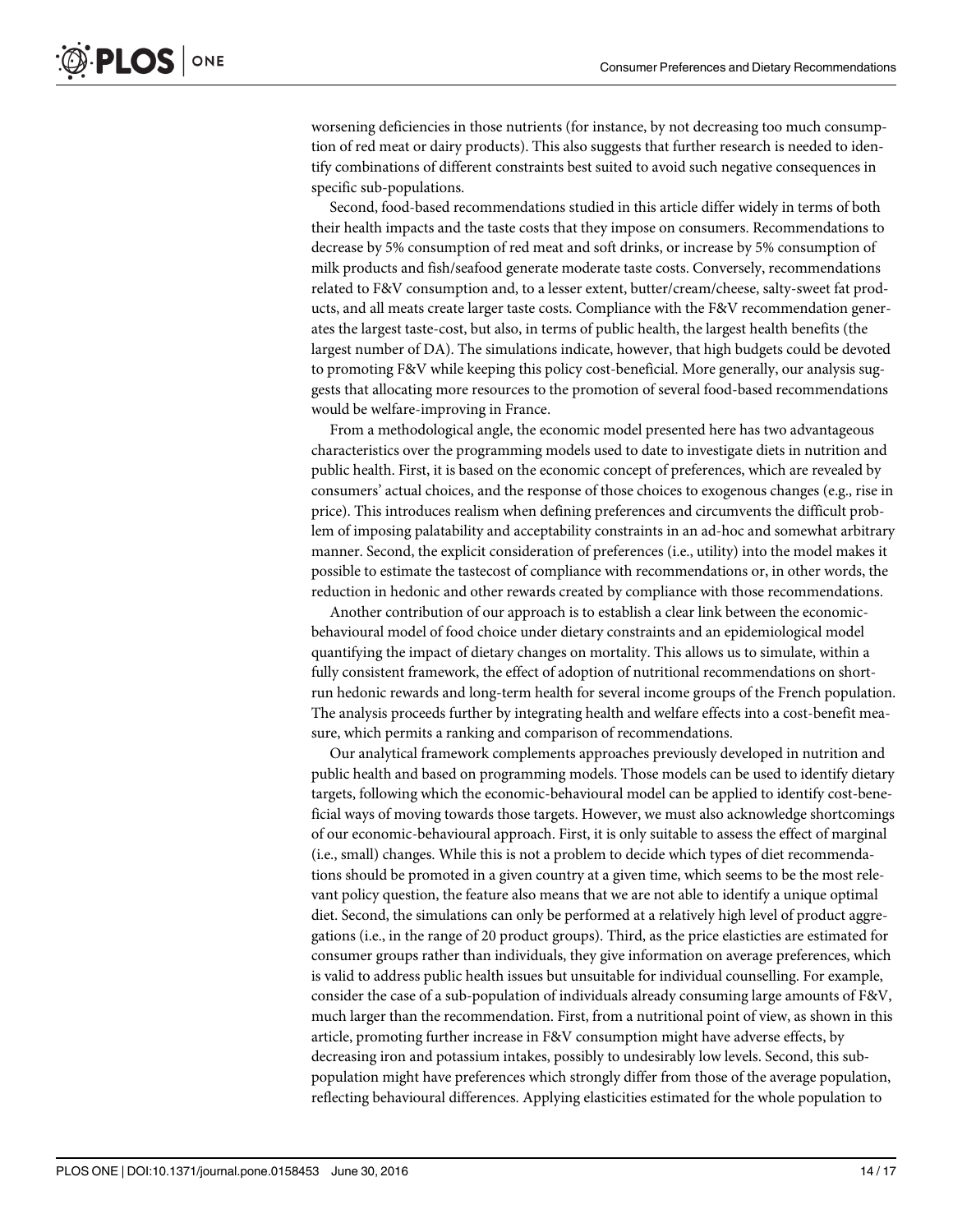this sub-population would then likely produce results and recommendations that are not consistent with their preferences.

We must also acknowledge that the validity of the estimated health benefits and associated policy recommendations depend heavily on the reliability of the DIETRON model. Although that model has been validated and conveys the main aspects of the prevailing consensus in nutritional epidemiology, the lively debate and lack of certainties in that scientific area should be kept in mind when interpreting our results. To illustrate with one example, although a reduction in saturated fat intake remains a key dietary objective in most countries, researchers have started questioning the scientific basis of that recommendation [37,38]. While such issues fall beyond the scope of this paper, they suggest the need to test the robustness of our approach and conclusions by using alternative epidemiological models. Further, the economic model is also subject to uncertainties, which we were unfortunately unable to address as we do not have information about the joint distribution of the elasticity parameters and an assumption of independence of the elasticities would be inconsistent with the theory of the consumer upon which the model is based.

Despite these limitations, the results demonstrate the policy relevance of the approach, showing clear differences in health benefits, taste costs, and benefit-cost balance across recommendations.

We close by pointing out other potential applications of the method to assess recommendations of a different nature, for instance nutrient-based recommendations (e.g., targeting salt), and sustainable recommendations taking into account the environmental impact of diets. It would also be possible to focus on specific nutritional issues by disaggregating food categories (e.g., fatty versus non-fatty fish, processed versus fresh F&V) or to investigate specific consumer clusters of interest. For instance, grouping consumers using criteria other than income would permit to differentiate the impact of recommendations according to age, education, or BMI, the only hard requirement for new applications being the availability of price elasticities congruent with the corresponding food groups and consumer categories. Our analytical framework could also be applied to investigate the impact of recommendations on individuals with healthy initial diets who could be at risk of consuming excessive amounts of foods or nutrients considered "healthy" for the population at large (e.g., F&V). Further research may also compare the benefit-cost balance of food and nutrient-based recommendations in different countries, since that balance depends on country-specific consumption patterns and consumer preferences (as captured by elasticities).

#### Acknowledgments

The authors do not have any conflict of interest to declare. They want to thank Olivier Allais for providing some of the data and parameters upon which the empirical model is based. All the authors are responsible for the design and implementation of the study, as well as the writing and final content of the article. This research was partially funded by: Projects ANR-ALID-OCAD, FOODPOL-DIDIT, and EraNet SUSDIET (Foundation Daniel and Nina Carasso) in France; Projects Vastuufoorumi and EraNet SUSDIET (MAKERA fund) in Finland; And EU Horizon 2020 Programme under Grant Agreement n° 633692 (SUSFANS).

#### Author Contributions

Conceived and designed the experiments: XI PL VR LGS. Performed the experiments: XI PL VR LGS. Analyzed the data: XI PL VR LGS. Contributed reagents/materials/analysis tools: XI PL VR LGS. Wrote the paper: XI PL VR LGS.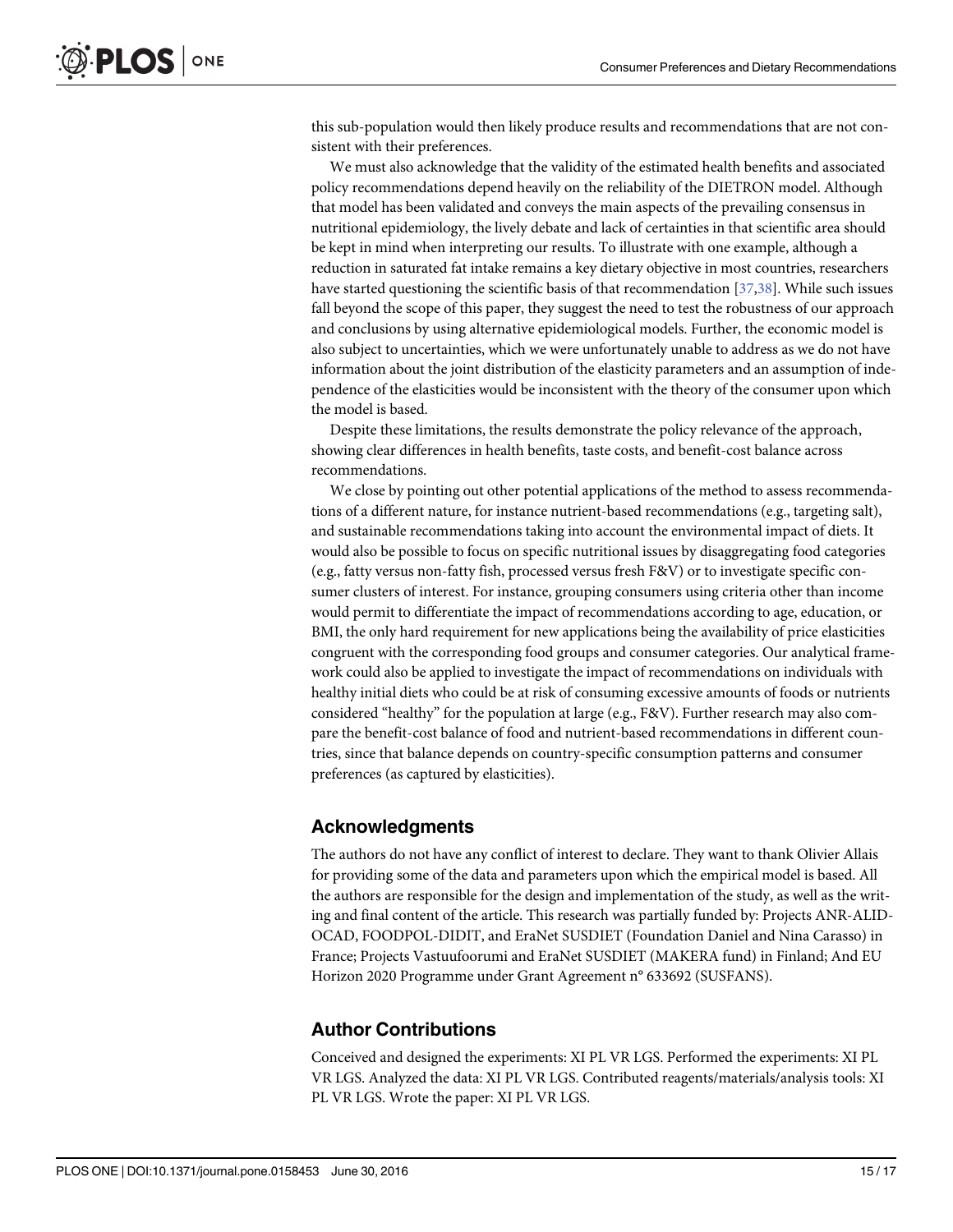#### References

- 1. Buttriss J, Briend A, Darmon N, Ferguson E, Maillot M, Lluch A. Diet modelling: How it can inform the development of dietary recommendations and public health policy. Nutr Bull 2014; 39(1):115–125.
- 2. Darmon N, Ferguson EL, Briend A. Impact of a cost constraint on nutritionally adequate food choices for French women: an analysis by linear programming. Journal of nutrition education and behavior 2006; 38(2):82–90. PMID: [16595286](http://www.ncbi.nlm.nih.gov/pubmed/16595286)
- 3. Maillot M, Vieux F, Amiot MJ, Darmon N. Individual diet modeling translates nutrient recommendations into realistic and individual-specific food choices. Am J Clin Nutr 2010 Feb; 91(2):421–430. doi: [10.](http://dx.doi.org/10.3945/ajcn.2009.28426) [3945/ajcn.2009.28426](http://dx.doi.org/10.3945/ajcn.2009.28426) PMID: [19939986](http://www.ncbi.nlm.nih.gov/pubmed/19939986)
- 4. Macdiarmid JI, Kyle J, Horgan GW, Loe J, Fyfe C, Johnstone A, et al. Sustainable diets for the future: Can we contribute to reducing greenhouse gas emissions by eating a healthy diet? Am J Clin Nutr 2012 Sep; 96(3):632–639. doi: [10.3945/ajcn.112.038729](http://dx.doi.org/10.3945/ajcn.112.038729) PMID: [22854399](http://www.ncbi.nlm.nih.gov/pubmed/22854399)
- 5. Martin A. Nutritional recommendations for the French population. Sciences des Aliments 2001; 21:317- 317-458.
- 6. Henson S. Linear programming analysis of constraints upon human diets. Journal of Agricultural Economics 1991; 42(3):380–393.
- 7. Masset G, Monsivais P, Maillot M, Darmon N, Drewnowski A. Diet optimization methods can help trans-late dietary guidelines into a cancer prevention food plan. J Nutr 2009 Aug; 139(8):1541-1548. doi: [10.](http://dx.doi.org/10.3945/jn.109.104398) [3945/jn.109.104398](http://dx.doi.org/10.3945/jn.109.104398) PMID: [19535422](http://www.ncbi.nlm.nih.gov/pubmed/19535422)
- 8. Stigler GJ. The cost of subsistence. Journal of farm economics 1945; 27(2):303–314.
- 9. Conforti P, D'Amicis A. What is the cost of a healthy diet in terms of achieving RDAs? Public Health Nutr 2000; 3(03):367–373.
- 10. Glanz K, Basil M, Maibach E, Goldberg J, Snyder D. Why Americans eat what they do: taste, nutrition, cost, convenience, and weight control concerns as influences on food consumption. J Am Diet Assoc 1998; 98(10):1118–1126. PMID: [9787717](http://www.ncbi.nlm.nih.gov/pubmed/9787717)
- 11. Webb D, Byrd-Bredbenner C. Overcoming consumer inertia to dietary guidance. Adv Nutr 2015 Jul 15; 6(4):391–396. doi: [10.3945/an.115.008441](http://dx.doi.org/10.3945/an.115.008441) PMID: [26178023](http://www.ncbi.nlm.nih.gov/pubmed/26178023)
- 12. Darmon N, Ferguson EL, Briend A. A cost constraint alone has adverse effects on food selection and nutrient density: an analysis of human diets by linear programming. J Nutr 2002 Dec; 132(12):3764– 3771. PMID: [12468621](http://www.ncbi.nlm.nih.gov/pubmed/12468621)
- 13. Darmon N, Ferguson E, Briend A. Do economic constraints encourage the selection of energy dense diets? Appetite 2003; 41(3):315-322. PMID: [14637330](http://www.ncbi.nlm.nih.gov/pubmed/14637330)
- 14. Srinivasan CS, Irz X, Shankar B. An assessment of the potential consumption impacts of WHO dietary norms in OECD countries. Food Policy 2006 2; 31(1):53–77.
- 15. Shankar B, Srinivasan CS, Irz X. World health organization dietary norms: A quantitative evaluation of potential consumption impacts in the United States, United Kingdom, and France. Applied Economic Perspectives and Policy 2008; 30(1):151–175.
- 16. Arnoult M, Jones PJ, Tranter RB, Tiffin R, Traill WB, Tzanopoulos J. Modelling the likely impact of healthy eating guidelines on agricultural production and land use in England and Wales. Land Use Policy 2010; 27(4):1046–1055.
- 17. WHO Dietary Norms: A Quantitative Evaluation of Potential Consumption Impacts in the United States. 2006 Annual Meeting, August 12–18, 2006, Queensland, Australia: Citeseer; 2006.
- 18. Krebs-Smith SM, Guenther PM, Subar AF, Kirkpatrick SI, Dodd KW. Americans do not meet federal dietary recommendations. J Nutr 2010 Oct; 140(10):1832–1838. doi: [10.3945/jn.110.124826](http://dx.doi.org/10.3945/jn.110.124826) PMID: [20702750](http://www.ncbi.nlm.nih.gov/pubmed/20702750)
- 19. Guenther PM, Juan W, Lino M, Hiza HA, Fungwe TV, Lucas R. Diet quality of low-income and higherincome Americans in 2003–2004 as measured by the Healthy Eating Index-2005. The FASEB Journal 2009; 23(1\_MeetingAbstracts):540.5.
- 20. de Abreu D, Guessous I, Vaucher J, Preisig M, Waeber G, Vollenweider P, et al. Low compliance with dietary recommendations for food intake among adults. Clinical Nutrition 2013; 32(5):783–788. doi: [10.](http://dx.doi.org/10.1016/j.clnu.2012.11.022) [1016/j.clnu.2012.11.022](http://dx.doi.org/10.1016/j.clnu.2012.11.022) PMID: [23260749](http://www.ncbi.nlm.nih.gov/pubmed/23260749)
- 21. Maillot M, Darmon N, Vieux F, Drewnowski A. Low energy density and high nutritional quality are each associated with higher diet costs in French adults. Am J Clin Nutr 2007 Sep; 86(3):690–696. PMID: [17823434](http://www.ncbi.nlm.nih.gov/pubmed/17823434)
- 22. Drewnowski A, Darmon N. The economics of obesity: dietary energy density and energy cost. Am J Clin Nutr 2005 Jul; 82(1 Suppl):265S–273S. PMID: [16002835](http://www.ncbi.nlm.nih.gov/pubmed/16002835)
- 23. Wardle J, Parmenter K, Waller J. Nutrition knowledge and food intake. Appetite 2000; 34(3):269–275. PMID: [10888290](http://www.ncbi.nlm.nih.gov/pubmed/10888290)